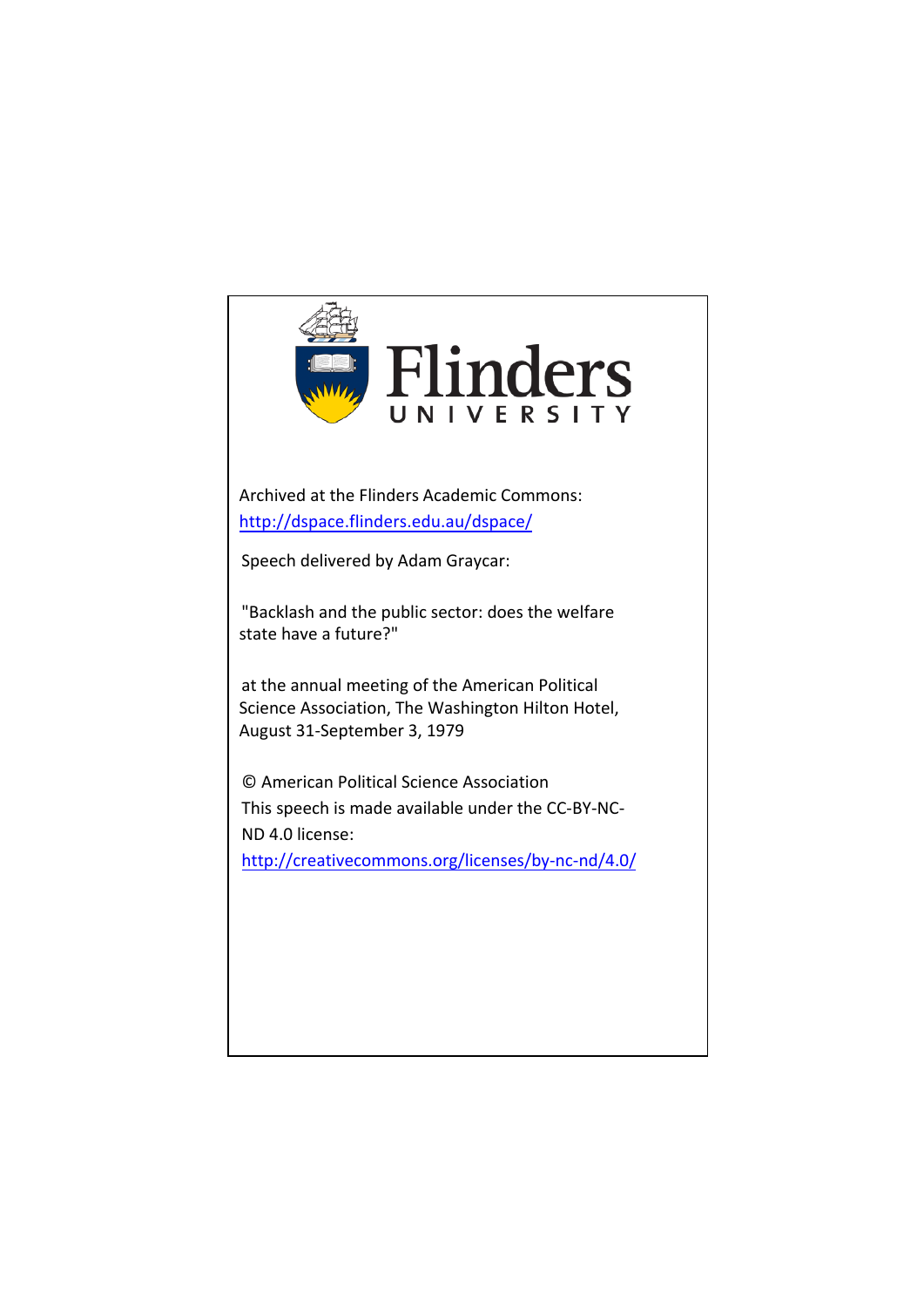# BACKLASH AND THE PUBLIC SECTOR: DOES THE WELFARE STATE HAVE A FUTURE?

Adam Graycar

School of Social Sciences The Flinders University of South Australia Bedford Park. S.A. 5042 Australia.

Prepared for delivery at the 1979 Annual Meeting of The American Political Science Association, The Washington Hilton Hotel, August 31-September 3, 1979. Copyright by The American Political Science Association, 1979.

 $\ddot{\phantom{a}}$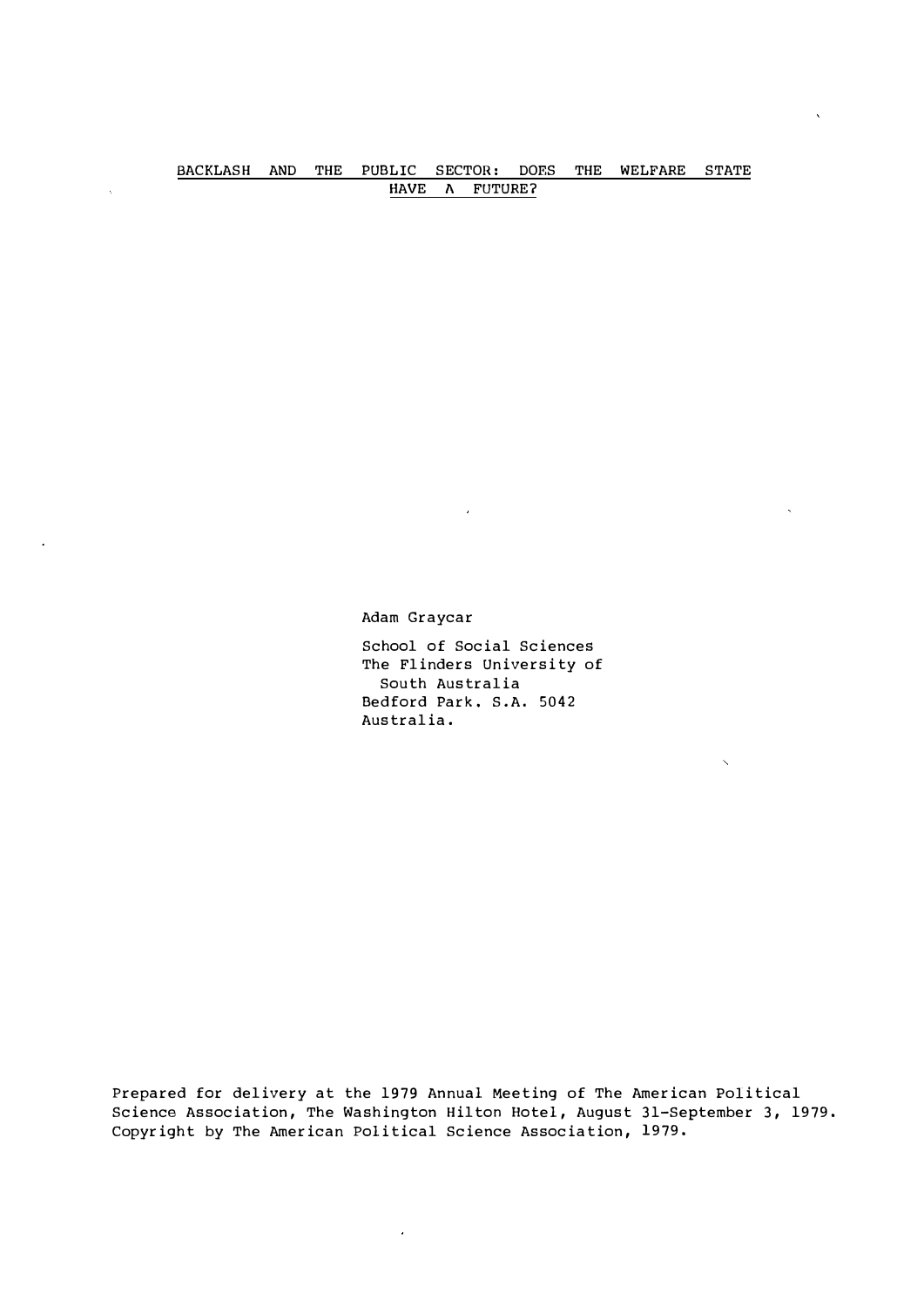$\mathcal{L}^{\text{max}}_{\text{max}}$  and  $\mathcal{L}^{\text{max}}_{\text{max}}$ 

 $\label{eq:2.1} \frac{1}{\sqrt{2}}\int_{0}^{\infty}\frac{1}{\sqrt{2\pi}}\left(\frac{1}{\sqrt{2\pi}}\right)^{2\alpha} \frac{1}{\sqrt{2\pi}}\int_{0}^{\infty}\frac{1}{\sqrt{2\pi}}\left(\frac{1}{\sqrt{2\pi}}\right)^{\alpha} \frac{1}{\sqrt{2\pi}}\frac{1}{\sqrt{2\pi}}\int_{0}^{\infty}\frac{1}{\sqrt{2\pi}}\frac{1}{\sqrt{2\pi}}\frac{1}{\sqrt{2\pi}}\frac{1}{\sqrt{2\pi}}\frac{1}{\sqrt{2\pi}}\frac{1}{\sqrt{2\pi}}$ 

 $\sim$   $\sim$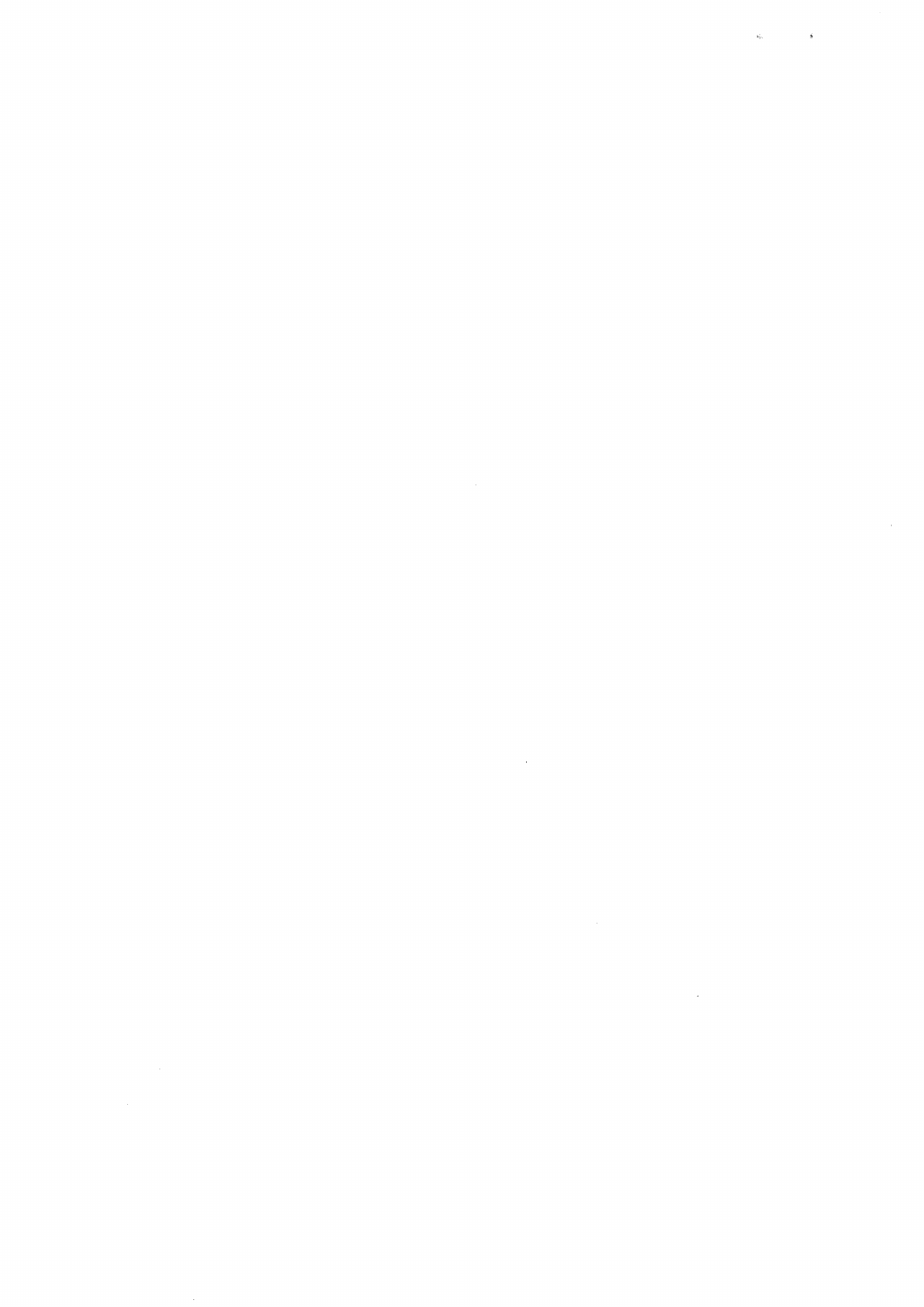#### BACKLASH AND THE PUBLIC SECTOR: DOES THE WELFARE STATE HAVE FUTURE?

Adam Graycar

The Flinders University of South Australia

# ABSTRACT

The Welfare State, once seen as an important mechanism for alleviating poverty and for redistributing resources is going into low gear. It has come under fire from critics on both the left and the right. Those on the left argue that it has failed to live up to its redistributive expectations (which, they claim, were unrealistic within the context of liberal democracy) while those on the right claim that it is wasteful, inefficient, and morally repugnant. Arguments about the present and future performance of the Welfare State are arguments about claims made on the system, and the legitimacy of those claims.

This paper examines these themes,and studies notions of backlash and overload from three perspectives

- (a) a value perspective relating to the principles of public sector allocation:
- (b) a political perspective relating to the application of pressure through single issue politics "tax revolts", and the politics of federalism:
- (c) an administrative perspective relating to policy implementation skills and system overload,

Arising from this an assessment is made of the future prospects for the Welfare State.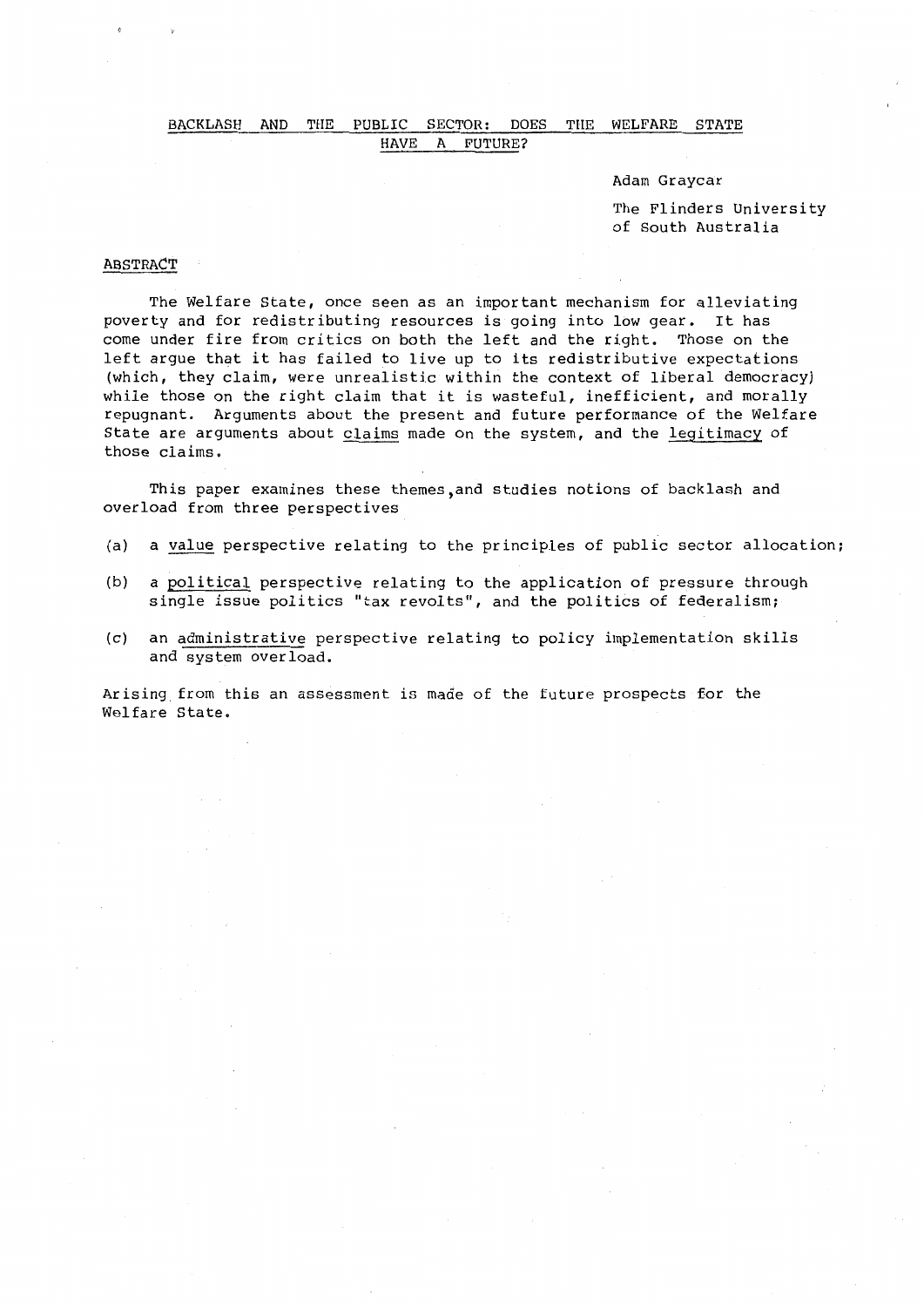From the early middle ages to the last quarter of the nineteenth century the standard of living and the quality of life of the vast bulk of the population in what is now the western world changed very little. Most rural people lived at a bare subsistence level while urban poverty and squalor was prevalent, and with the advent of the industrial revolution, longer hours of tedious work in unsanitary conditions generally lowered, rather than raised, the quality of life. Towards the end of the nineteenth century, as the material spin-off from the industrial revolution combined with trade union activity and some measure of reformist legislation, the stage was set for the beginning of the Welfare State as we now know it.

Delivering a lecture at Cambridge University in 1949 T. H. Marshall argued that while the 18th century saw a substantial extension of civil rights and the 19th century a substantial extension of political rights, it was not until the 20th century that there were any real moves to increase social and economic equality. (Marshall 1965, p. 105) Reforms of the 18th and 19th centuries had little direct effect on social inequality. People like Charles Booth, the Webbs and Seebohm Rowntree tried to identify the poverty which existed and tried to devise solutions to limit poverty and share the societies resources. This set the 20th century along the path seeking greater social and economic equality.

Now, as the 20th century is approaching its final years a transformation has taken place in that vast amounts are spent in attempts to promote better social well-being. By the mid-1970's the issue of whether the state ought to be involved in the provision of social and economic services is no longer a contentious one. What is contentious is whether this should be done in order to redress inequality, provide stringent minima, or something in between. Notwithstanding this, in 1976 the average public sector expenditure in O.E.C.D. countries was 42% of G.D.P. This was spread across a wide spectrum, with at the top of the scale, the Netherlands where 54% of G.D.P. was public sector expenditure, followed by Sweden (52%), Ireland (50%), Norway (47%), and Denmark (47%); and bringing up the rear, Japan (25%), just behind Spain (26%), Australia (32%), Switzerland (33%) and the U.S.A. (35%). (O.E.C.D., 1978, p. 8) In terms of ''welfare" expenditure (health, income maintenance, and education) the range was similar,with the Netherlands spending 29% of G.D.P. and Japan 9%. Even in Australia, a clear welfare laggard which spends 12.8% of G.D.P. on "welfare", this expenditure constitutes approximately 50% of the Federal Government's annual budget outlay,

Anyone who reads daily newspapers will know there is (in Australia and the U.S.A. at least) quite a reaction to this expenditure, The reaction seems to be a multi-faceted protest. At times it seems to be a protest against the volume of expenditure; against the rise in the rate of expenditure; against the purposes to which the expenditures are put; against the recipients of the obvious benefits; or against the way in which the funds are raised. All told they constitute a visible, and perhaps mounting backlash against public sector expenditures, the taxation system, and welfare recipients.

The track record of the Welfare State is difficult to assess. It has, without doubt, improved the lot of the very poorest. In the process it has benefitted the middle classes even more. It has not brought about any redistribution of wealth in industrial societies though it has alleviated some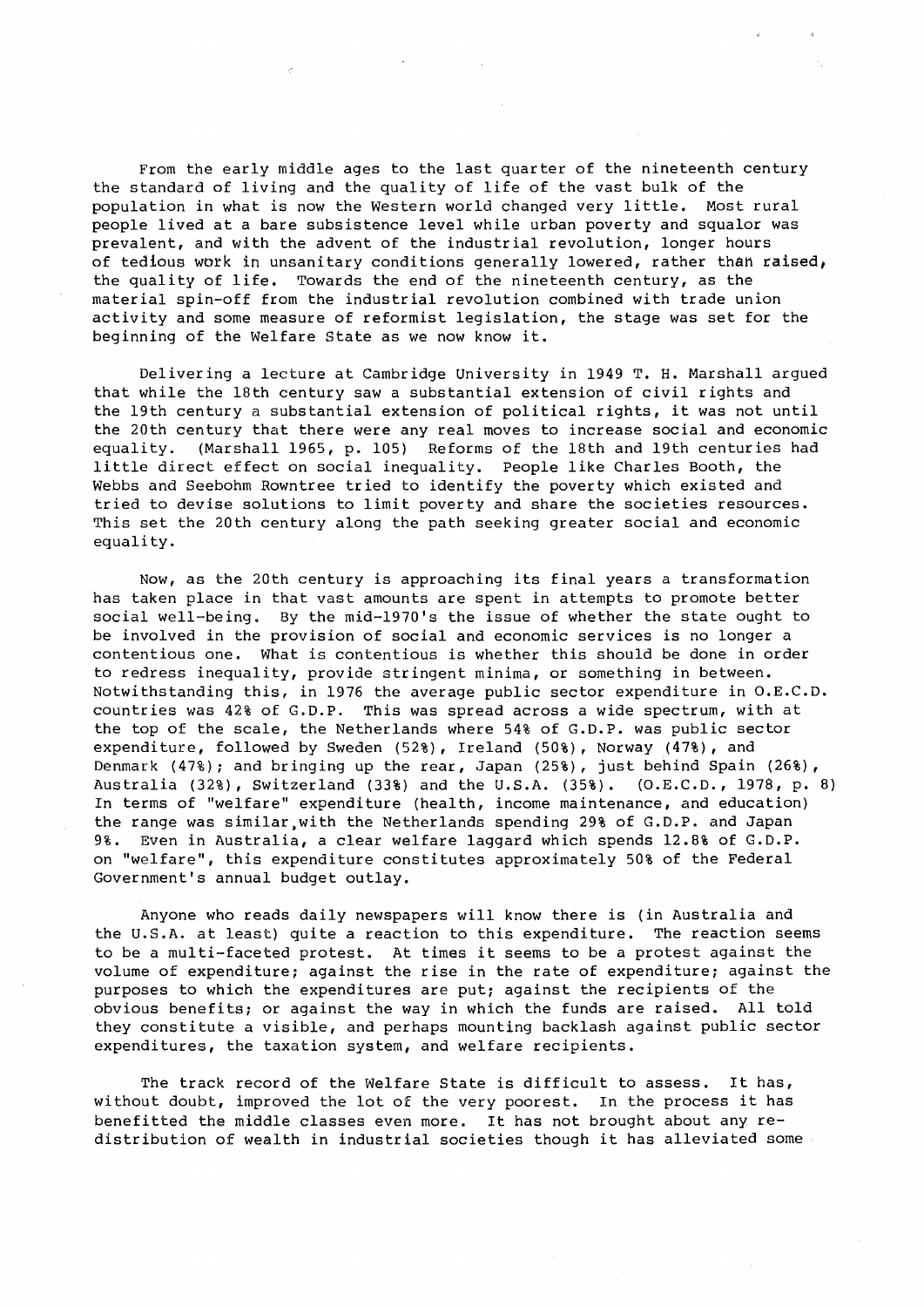of the anxieties related to insecurity of income. It has not however eliminated poverty, and the numbers in poverty are still intolerably large.

The Welfare State has come under attack from both the left and the right. The left sees the Welfare State as the manifestation of middle class liberalism. The American welfare system, it has been argued, was created by and for the liberal middle class and organized labour. It is quite a different creature to the British or Australian Welfare States in that it has never made any attempt at redistribution. It is clearly a residual state of affairs, though the social security system for example, is like most others, in that it is an insurance system. (Australia is the only exception here.) "The fundamental insurance system. (Australia is the only exception here.) paradox of the [American] Welfare State was that it was not established for the desperate. Nothing was done for impoverished sharecroppers, tenant farmers, migratory workers, farm labourers, slum dwellers or unskilled workers. The basic distribution of income and wealth in the U.S. is essentially the same as it was in 1939 or even 1910" (Annunziata, 1976, p. 46). Similar critiques have been made in Britain (Field, 1974) and Australia (Raskall, 1978, Wilshire, 1979). The general argument is that the Welfare State is a mechanism of social control in which the working classes are kept sufficiently healthy and literate in order to keep the capitalist state functioning. It does nothing to alter class relations or the distribution of status or power in industrial society (Galper, 1978, Piven and Cloward, 1971).

The traditional conservative reaction to the Welfare State is that the concept is morally repugnant and the practice is inefficient and wasteful. This view has long been proclaimed, but of considerably greater interest are the reactions of many intellectually influential nee-conservative sociologists who were once regarded as important supporters of the public sector, civil rights, and in the American context, "left-liberal" causes, Representative of this group are Nathan Glazer, Daniel Bell, Seymour Martin Lipset, Daniel Moynihan, James Q. Wilson, Irving Kristal etc. and their writings, frequently found in the pages of The Public Interest, Commentary and publications of the American Enterprise Institute increasingly reject the goals and directions of greater social expenditures from the public purse. Their themes are that government has done too much in that it has taken on issues and responsibilities outside its capacity to act; that it has been too egalitarian in its policies; that society is becoming over-regulated; that bureaucracy has grown; that even the best ideals and most competent administrators cannot overcome bureaucratic pathologies; and that the consequences of government intervention have usually been unintended or negative thus requiring further expensive corrective action. When the question "how much more equality can we afford" was recently posed in an article in The Public Interest the author took 20 pages to answer with a resounding "none" (Browning, 1976),

A push for equality by legislative means, argue the neo-conservatives,has in turn generated a revolution of rising expectations, a revolution fed on social policies.

"Their promise, inadequately realized, leaves behind a higher level of expectation, which a new round of social policy must attempt to meet, and with the same consequences. In any case, by the nature of democratic politics, again and again, more must be promised than can be delivered. These promises are, I believe, the chief mechanisms in educating people to higher expectations. But they are, of course, reinforced by the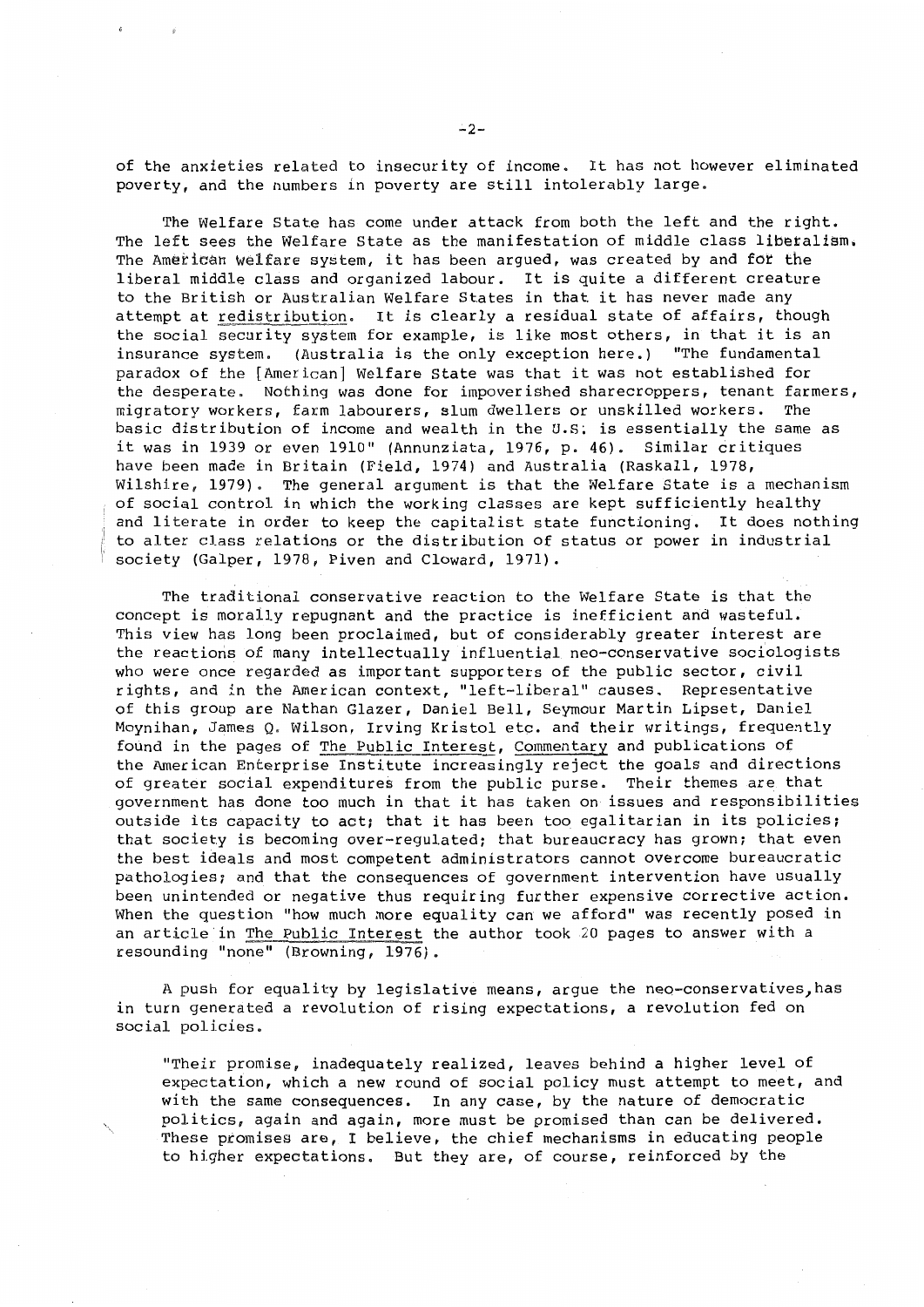enormous impact of mass literacy, the mass media and expanding levels of education. Rising expectations continually enlarge the sea of felt and perceived misery, whatever may happen to it in actuality ... It is illusory to see social policy only as making an inroad on a problem; there are dynamic aspects to any policy such that it also expands the problem, changes the problem, generates further problems. And, for a number of reasons social policy finds it impossible to deal adequately with these new demands that follow the implementation of the original measures." (Glazer 1971, p. 52-3).

With current taxation levels Glazer sees no end to the demands placed on the system and the only way of halting them is to limit the amounts governments have to spend in the "non-productive" sector i.e. cut taxation. Similar views can be found in pieces by Bell (1975), Kristol (1974), Lilley and Miller (1977), Wilson and Rachal (1977).

Australian newspapers daily have headlines (especially in the months leading up to the annual August Federal government budget) decrying tax burdens, inefficient government, growing bureaucracy, the handout mentality etc. It would have been easy to fill the next few pages with angry quotes from stories headed "Government is going off the rails", "Compassion and competence could be the ruin of us" (referring to the Australian Department of Social Security's competence in paying benefits to those entitled to them - Australian Financial Review, June 22, 1979, p. 3), "Warning bells in tax revolt", "Libs urge Fraser to sharpen axe'', "Time to get out the pruning knife", "Tax discontent surfaces", "The cost of red tape", "Waste in the states", "Employers call to curb governments", etc. It would be equally easy to quote at length extracts from numerous politicians' speeches calling for restraints of all sorts.

The attack on the Welfare State from the centre and right is stronger and more influential than that from the left. It is difficult to know whether calls for greater restraint will have profound effects on the future of the Welfare State. Further analysis is confused by intellectual dilemmas relating to the meaning of the term "Welfare State''. There is confusion about whether the Welfare State is designed to attempt to bring about adequacy, equity or equality; whether it is designed to compensate for past social injustice and misfortune or perhaps invest for the future; whether it is designed to supplement or replace income; whether it is designed to allocate cash, services or power and then what balance of these and to what ends. (These issues have been discussed in detail in Graycar 1979, Chap. 1).

Definitions and positions are never static. Neo-conservatives distinguish between the Welfare State and the redistributive state and one writer believes that society has been tricked into supporting the latter under the guise of supporting the former.

"It is worth re-emphasizing the vital distinction between redistribution and social welfare programs. Social insurance and assistance to the needy can be regarded as legitimate functions of the public sphere, properly supported by public revenues ••• But as social programs grow larger and more complex, it is all to easy to make the mistake of regarding redistribution as a logical extension of - or even simply a way of rationalizing - the welfare spending of the liberal state  $\ldots$  [T]here is an immense gulf in principle between the welfare state and the redistributive state which can be crossed only at the gravest peril to a liberal political order" (Plattner, 1979, p. 48)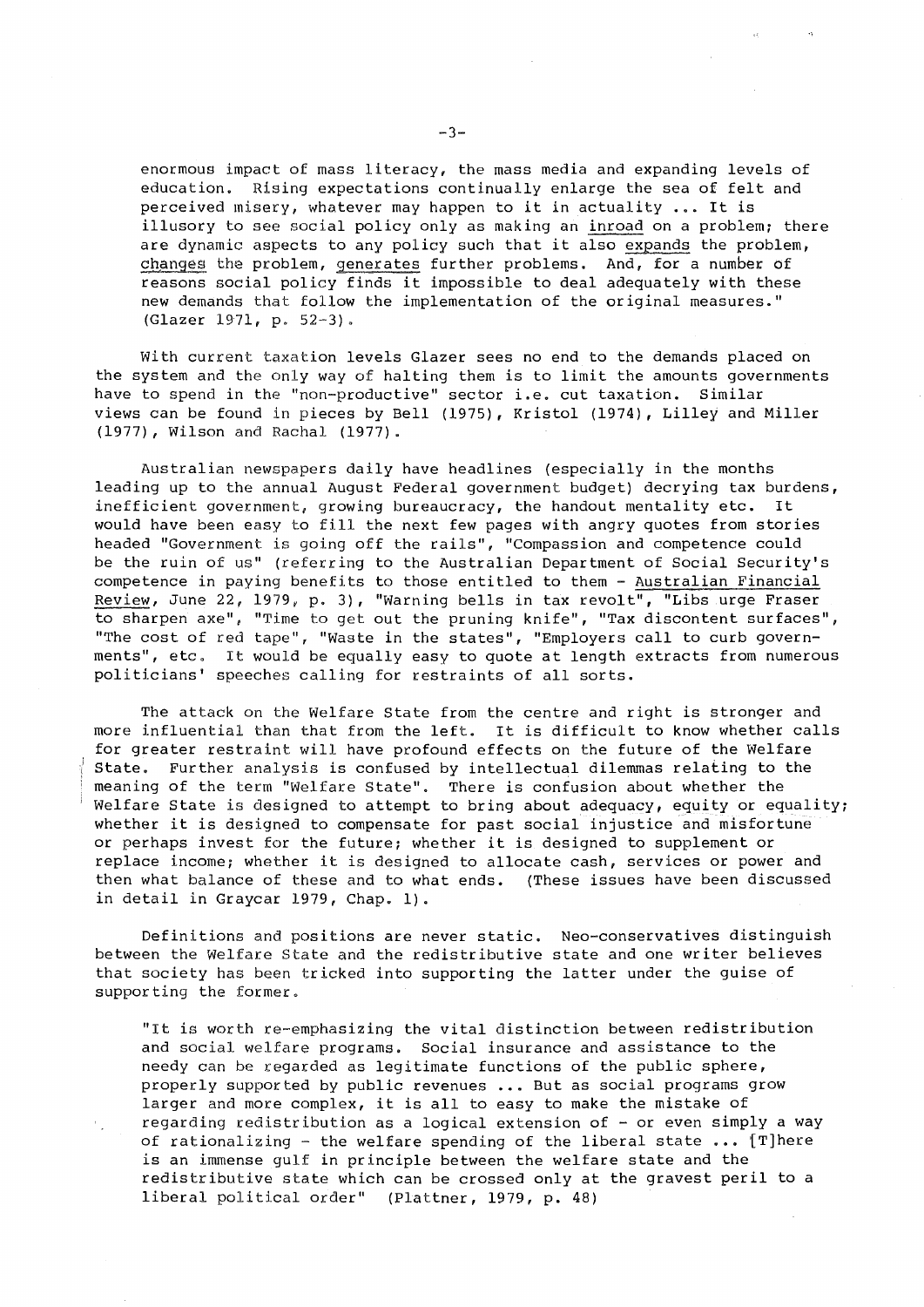An understanding of the two key terms, backlash and overload will help in any analysis of whether the Welfare State has a future, and if so what sort of future in the light of calls for restraint in public expenditure. In general the neo-conservatives are seen by their critics as exhibiting characteristics of excessive and vociferous reaction to the present state of affairs, and this, in general is how backlash is defined. In relation to the Welfare State Harold Wilensky (1976, p. 20) has described backlash as national public resistance expressed as (1) anti-taxing, or (2) anti-spending, or (3) antibureaucratic sentiments and action directed against social programmes in cash and kind.

"Overload" infers a sense of excess over what is desirable or suitable, that is some limit has been over-reached. If one uses Etzioni's analogy of a vehicle carrying more than it was designed to carry (Etzioni 1977/8, p. 608), then the corrective options available are to reduce the load, or modify, bolster, or redesign the vehicle to expand its capacity.

Methodologically it is difficult to assess the degree of backlash or overload (does one measure column inches? in which newspapers? undertake surveys? watch election results? count public servants? etc.) and all of the potential indicators are subject to multifarious interpretations. What is clear, however, is that arguments about the present and future performance of the Welfare State are arguments about claims made on the system, and the legitimacy of those claims. Issues of backlash and overload are inextricably woven into value, political and administrative perspectives of public sector and welfare politics.

## Value Perspectives

The Welfare State, or any organized form of state allocation,, depends for its continued existence on some form of economic surplus or profit that is available for distribution. (If it is the surplus only that is available for distribution then that circumscribes the argument. The more fundamental question of the nature and shares of the base, and measures such as wealth taxes which might alter the base, are not canvassed here.) Whether this distribution or reallocation takes place in order to bring about humane ends, liberal social change, or social control, it will be obvious that claims are regularly being made on the economy and polity for part of that surplus. In industrial societies the central government collects in accordance with its political and economic principles (in the form of taxes) some of the surplus, and redistributes, also in accordance with its political and economic principles (in the form of cash benefits and social services) some of that surplus.

Assuming that the rate of growth of the economic surplus has slowed down dramatically two sets of arguments develop from this proposition. One argument relates to the legitimacy of the collection and redistribution functions of government. The other relates to the quantities of the surplus that are collected and redistributed.

Both of these arguments are about claims. Both relate to what constitutes a legitimate claim to make on the system on behalf of those who are not adequately served by the market. There are obviously many uses to which surplus can be put. It can be used privately, to accumulate wealth, to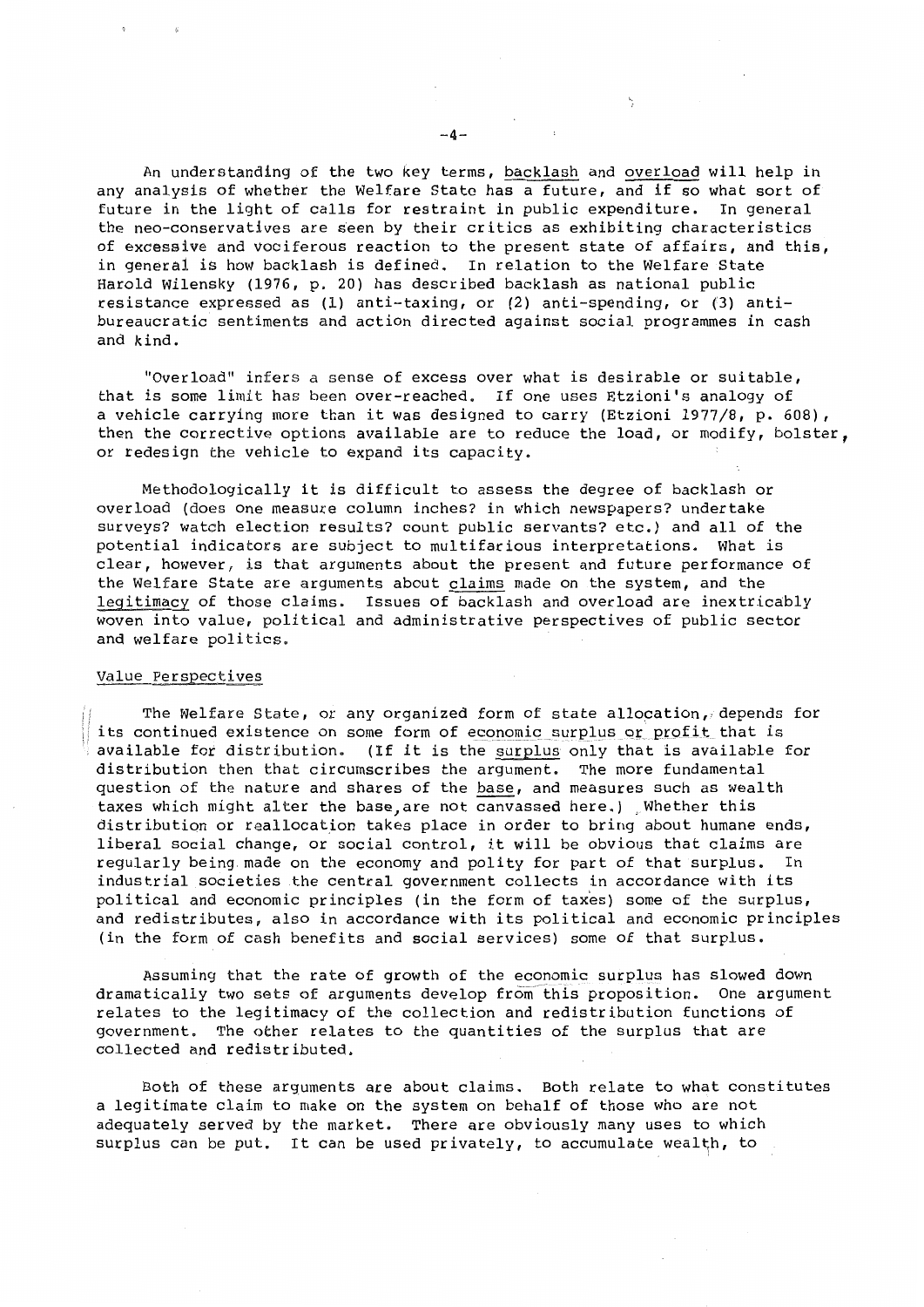increase private consumption, or it can be used in the public sector, where claims of the "social'' sector have to be weighed against other government expenditure areas, such as defence, foreign affairs, transport, agriculture, telecommunications, etc. While the surplus grows rapidly all of the sectors can expand comfortably. As the growth slows down, competition becomes more fierce and the legitimacy of the "non-productive" sector is increasingly questioned. The politics of backlash starts to play a role and arguments about "responsible government spending", aoout "dole bludgers" (a disparaging Australian term used to refer to those receiving unemployment benefits - the implication being that the recipients are parasites and not morally eligible for these benefits) about "excessive taxation", about "system overload", and so on are increasingly heard.

What this signifies is that the nature of the claims made on the system cannot be taken for granted. What is deemed a legitimate claim is very much a value question. It is crucial for policy analysts to understand the nature of claiming and the structure of legitimacy. Who makes claims on the system? What sorts of claims are deemed legitimate? Who decides whether they are deemed legitimate or not? How much of the surplus is to go into the "social" sector, and within that, into the "welfare" sector? Who allocates the surplus? Who bears the costs?

These questions can only be answered in the context of what is to be the nature of the Welfare State. If the objective is to help victims of misfortune, to provide a cushion against certain contingencies and relive, in a minimally acceptable fashion, those unable to provide for their own needs, then welfare is clearly for the "down and out", and claims made by them for allocations leading to subsistence, and no more, can be deemed legitimate.

If, however, the Welfare State is seen as a means of reallocation and redistribution of income or power; or as an investment, by means of opportunity security programmes, in the future, then it is much more difficult to determine the bounds of legitimacy of the claims made.

Selective perception of legitimacy of claims often results in certain recipients of benefits being blamed, with corresponding charges of "welfare abuse". In the Australian House of Representatives on May 31, 1979 there was a debate on "the necessity to restrain welfare abuse and wastage so that those in need receive a more equitable share of the welfare dollar." Speakers in the debate, initiated by members on the conservative side of the House, stressed that they had no objection to genuinely needy people receiving benefits, but despite this there were disparaging comments about the unemployed and single parents. Regardless of the case that could be made for extremely costly policies such as universal pension payments for those over seventy and universal family allowances, these were not even mentioned in the debate. The conservative speakers were clearly taking an opportunity to doubt the legitimacy of claims made by the unemployed and the poor.

The opening speaker, Mr MacKenzie, pointed out that until the early 1970's only about 40% of those registered as unemployed received Unemployment Benefit, but because of changes in eligibility criteria, 70% now receive the benefit (House of Representatives 31/5/1979, p. 2738). One only wonders why the percentage is not even higher, yet this makes the point that by "welfare abuse and wastage" he is including benefits paid to those in obvious necessitous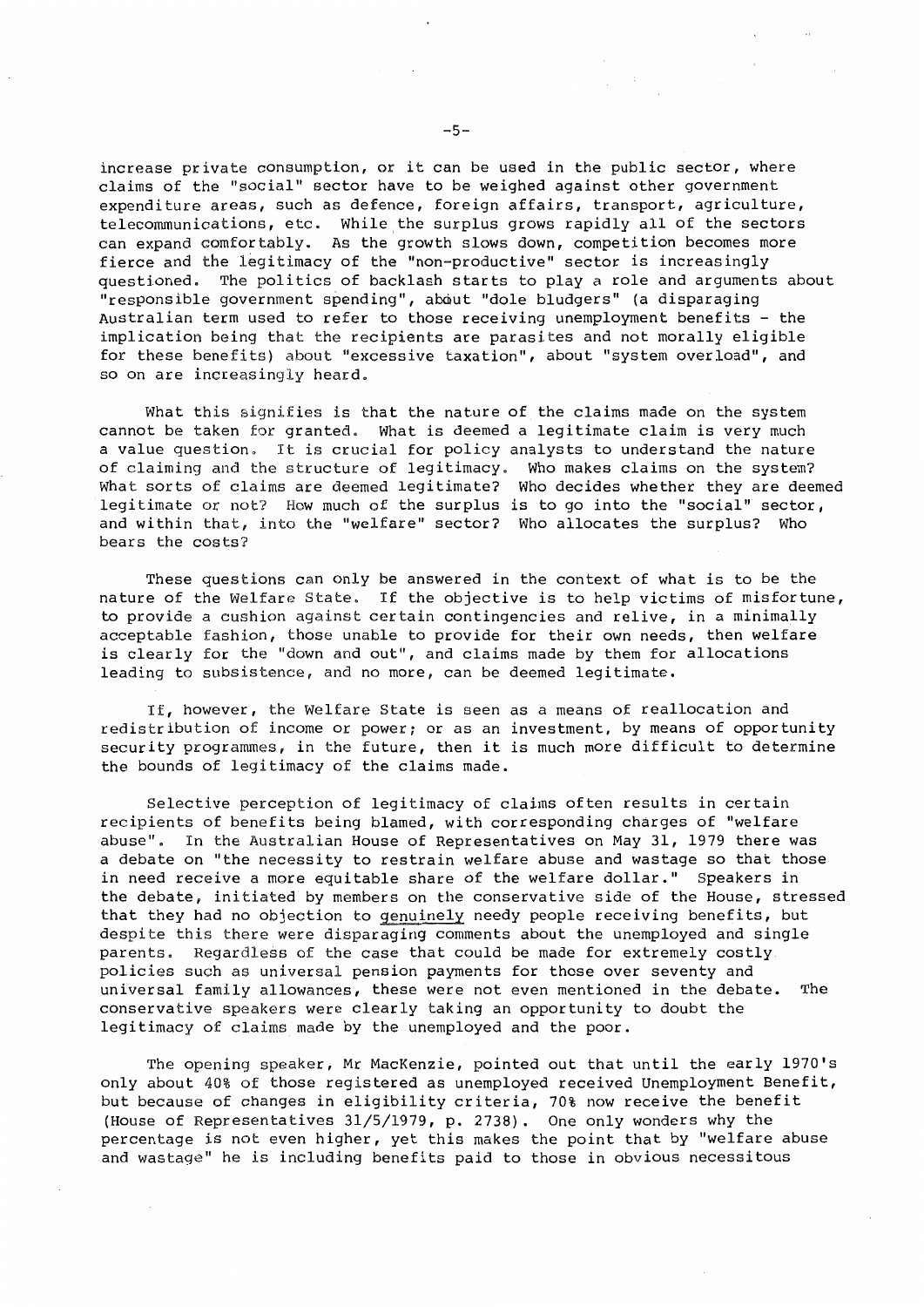circumstances - those registered as unemployed. The debate stresses that abuse is rampant, that a multitude of people are receiving a variety of benefits to which they are not entitled, that the tax dollar is being "misappropriated", yet unemployment beneficiaries seem to be getting the blame with no mention being made of Australia's elaborate and well organized tax avoidance industry.

The national newspaper, The Australian can always be relied upon to provide evidence of the media engaging in victim bashing. Its editorial on May 12 1979 headed "Time to get out the pruning knife" urged the Federal Government to take little notice of "all the beggars beating a path to Cabinet's door" and argued for cuts in Social Security expenditure with the claim that "the tree that is easiest *to* prune is the one with the most foliage", Again, in this editorial, it is the unemployed who are having the legitimacy of their claims disputed. (For a detailed study of unemployment and legitimacy see Windshuttle 1979).

In the parliamentary debate just referred to, two issues of major concern to Australia were identified and they were welfare abuse, and the incidence of political strikes and disputes instigated by a small militant minority (p. 2738). Both the unemployed and the employed, then, are seen as threats to government stability. The former make a claim on the welfare dollar but have little bargaining power, whereas the latter can, through industrial action bring the country to a halt; through wage demands raise costs of living; and it is they who pay the taxes to keep government running. Governments have every reason to be more afraid of the employed than the unemployed. David Donnison sums the situation up when, writing of Britain, he points out that although academics have been arguing about "embourgeoisement" of affluent manual workers ''the more striking change taking place has been the 'proletarianization' of the middle and lower-middle classes. It is hospital and power technicians, social security staff, computer operators, doctors, nurses and other white-collar workers who have been joining unions fastest and gaining political muscle thereby ..• when unemployment rose to 600,000 at the end of 1966 the leader writers thought governments would fall. We know now that they can have 1.6 million unemployed and still be more afraid of the employed" (Dennison, 1979, p. 151).

This situation is significant in assessing the legitimacy of claims made by different groups through the public sector. It is significant also to understand the resources different groups can bring to the claiming and bargaining situations and the coalitions of claimants. Against this background one can begin to assess the criteria for making judgements about who receives, who pays, who bears the greatest costs, and how the burden is spread.

When pensioner groups write to the Australian Prime Minister expressing concern at the level of pension rates, they receive in reply an almost standard letter which tells them that current pension rates have now reached 24% of average weekly earnings, the highest proportion ever, and further, that whereas ten years ago every thousand taxpayers were supporting 176 pensioners, today one thousand taxpayers are supporting "about 276, and at a much higher, level". Mr Fraser goes on to say his prime objectives are to lower the budget deficit and with it inflation, and interest rates. It is clear that the claims of those in dependent situations are not ranked very highly. Government, however, does not seem to have worked out how to rank, in times of declining economic growth the claims of the non-working poor, the working poor, the working'non-poor, and the non-working non-poor. Coalition formation among and between these categories will give claims more salience.

 $-6-$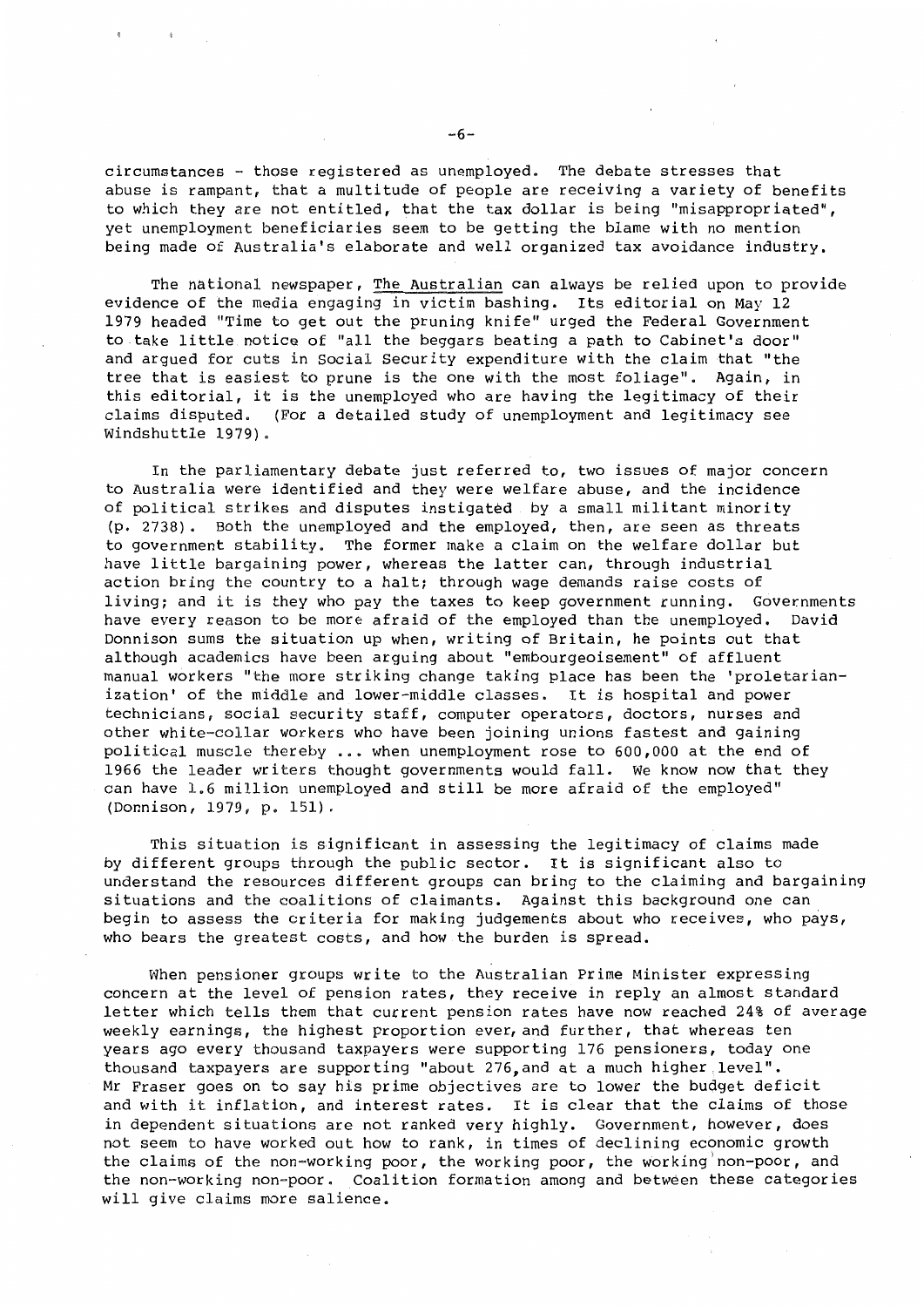The value dilemmas are twofold. First, what ought to be the objective of the welfare system? Once that has been determined one must decide who, if anyone, should be excluded from state allocations. When the putative nature of the system is in dispute, then elements of backlash will appear as will suggestions of overload. The same applies when certain groups are consciously excluded or not excluded.

Backlash and overload are determined in part, by the prevailing degree of consensus. Obviously the more that people agree about social goals, the less will be the strains on the system, but there will always be divisions between those who seek more social reforms and those who seek fewer. While the nonconservative sees the lack of consensus in terms of inequality of resources, opportunities and rewards, the conservative sees a decline in religious belief and allegiance; a weakened sense of community; a decline in national confidence; a decline in respect for authority; together with a massive rise in expectations, as explanations for a disappearing (assuming it ever existed) consensus (St John-Stevas 1976). The neo-conservative argument, as summed up by Etzioni (1977/8, p. 613) is that as a consequence of more and more conflicting demands made on government the normative and structural integration of society, its basic unity, has been undermined. Government is not designed to respond and the only solution, the neo-conservative asserts, is to have people see that their demands, if not for the impossible, are at least for too much.

The arguments are value arguments - basically over who pays and who receives. Although economic growth is diminishing, comparative expenditure statistics show that Australia and the U.S. spend much less in the public sector generally, and in welfare in particular, than most O.E.C.D. countries. It can be argued that many of the cries of doom are unnecessarily alarmist, but more importantly they reflect dominant values of the appropriate share of society's outputs, as well as the political context within which these arguments are sited.

## Political Perspectives

Political perspectives on overload, backlash and the Welfare State contain issues and structures fraught with contradictions. Calls for policies relating to social innovation are countered by those for no further innovation. Plans for innovation are balanced by claims of scarcity of resources with which to achieve these innovations. Calls for maintaining taxation levels are countered by those for reducing taxation. Calls for greater centralization of decision making are countered by those for greater decentralization. These contradictions, and their resultant policies create a situation of confusion or "political ambiguity", especially in welfare politics.

Ambiguity, writes Dilys Hill (1978) is inevitable in any decision making process which is based on compromise. Welfare policy in particular suffers from ambiguity because goals of many programmes diverge dramatically, because beliefs about the nature and goals of the whole welfare system are reflected ambiguously in programmes, and because political support for different programmes varies so.

Ambiguity is even reflected in the results of many Australian public opinion polls in which large majorities invariably agree with the proposition that the budget deficit should be cut, yet when asked whether specific expenditures in social areas (e.g. housing, social security, education, health)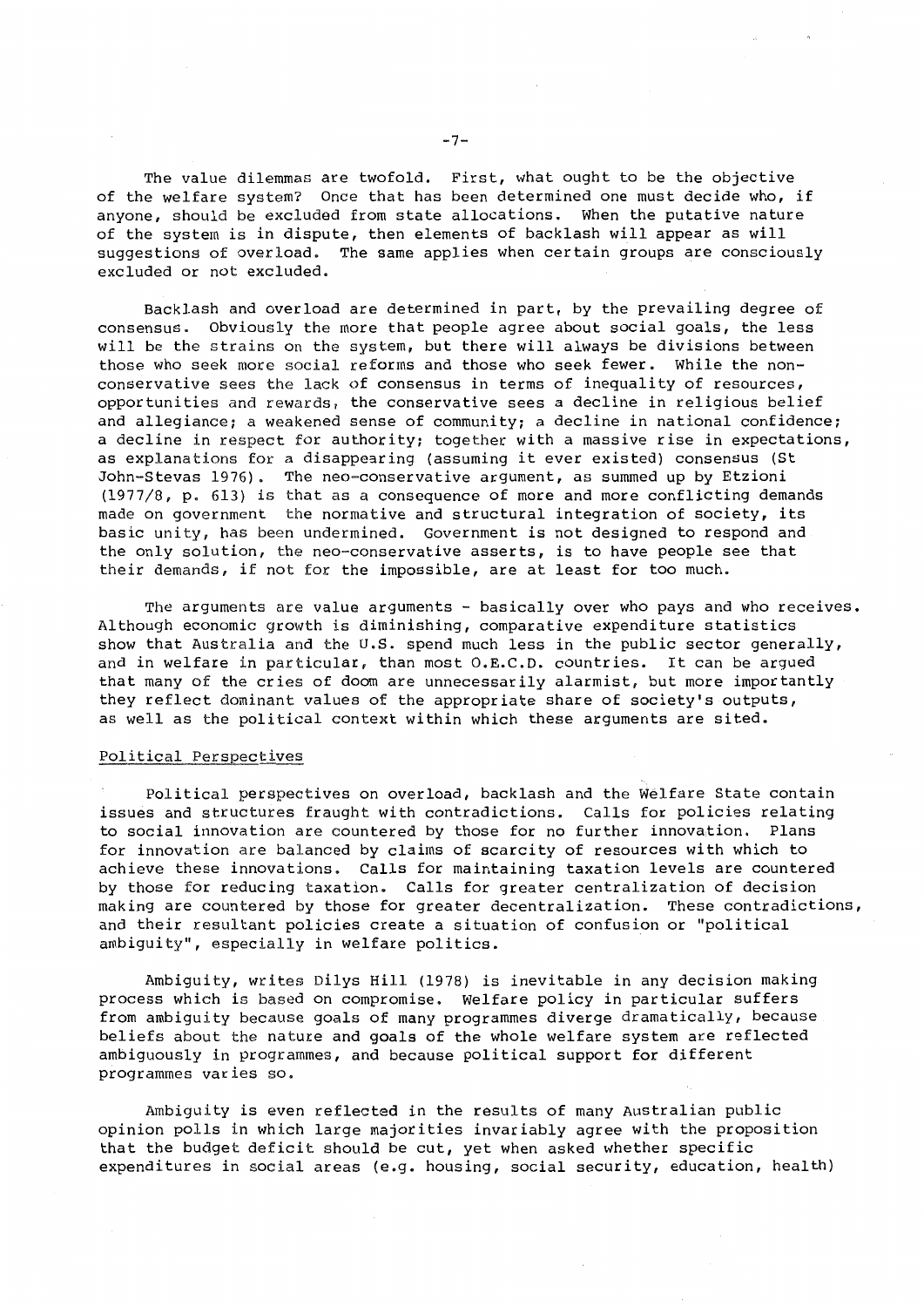ought to be cut, invariably say no to each one.

This ambiguity highlights the tension between political and economic values in social politics, The thrust for equality is not likely to be economically efficient for it means scattering one's shots and hoping many of the pellets find their targets. It involves political activism with ah emphasis on rights, shares and claims (not on costs). If the central task is the improving of society, then it means that political institutions would have primacy over economic ones, The interesting point here is that an emphasis on "rights" and "shares" is essentially egalitarian and reformist, while an emphasis on ''claims" has anti-egalitarian implications at first sight. This latter emphasis illustrates problems associated with the shrinking surplus and while "claims" may be directed to redressing moves towards greater inequality, the point highlights the consensus/pluralist conflict.

While Ralf Dahrendorf argued in his 1975 Reith lectures "whereas the central institutions of the expanding society were economic, those of the improving society are political" (Dahrendorf 1975, p. 81), Martin Rein goes a step further. Social policy, he says, "conventionally is thought to be concerned with redistribution and increasing equality, or at least relieving distress and poverty; economic policy is conventionally thought to be concerned with distribution and increasing output. These distinctions are no longer satisfactory. The scope of social policy is now raising questions about the capacity of the economic system to meet the legitimate demands placed upon it<br>while the political system is not capable of redefining these claims" (Rein while the political system is not capable of redefining these claims" 1977, pp. 567-8).

Attempts at redefinition will invariably include redefinition of the role of the state, and there is very little common ground between the way neoconservatives, social democrats and Marxists view the state. Any analytical attempt then, to develop a claim package can only be done within the value . context of an interpretation of a theory of the state. In conservative terms claim packages in social policy fields are not legitimate, and it is up to the market and the ruling class to reject them. In Marxist terms, claim packages through existing institutions, and packages which do not highlight the contradictions of capitalism only serve to bolster the system and confer on it a degree of legitimacy it should not have.

As the present dominant mode is pluralist politics, the main arguments about claim packages then, lie in an arena in which a claim market can develop, and the currency would include political tactics and objectives, and indications of economic constraints. Within this context three current political manifestations can be identified, and they relate to the backlash/overload debate. They are single-issue politics, taxation politics, and federalism politics. In all three, neo-conservative politics is prominent.

Government is now involved in many areas in which it formerly had no part, for example, consumer protection, smoking, divorce, abortion etc. More and more groups in society are organizing around single and often newly politicized issues, and frequently are able to wield substantial pressure on them. Political candidates are supported or opposed on their stances on abortion alone, on support for or opposition to a proposed freeway, or on stances on drugs etc. Such mobilization and support works against the development of any social contract, for issue salience is always greater for committed activists, and active minorities can usually win out over apathetic majorities.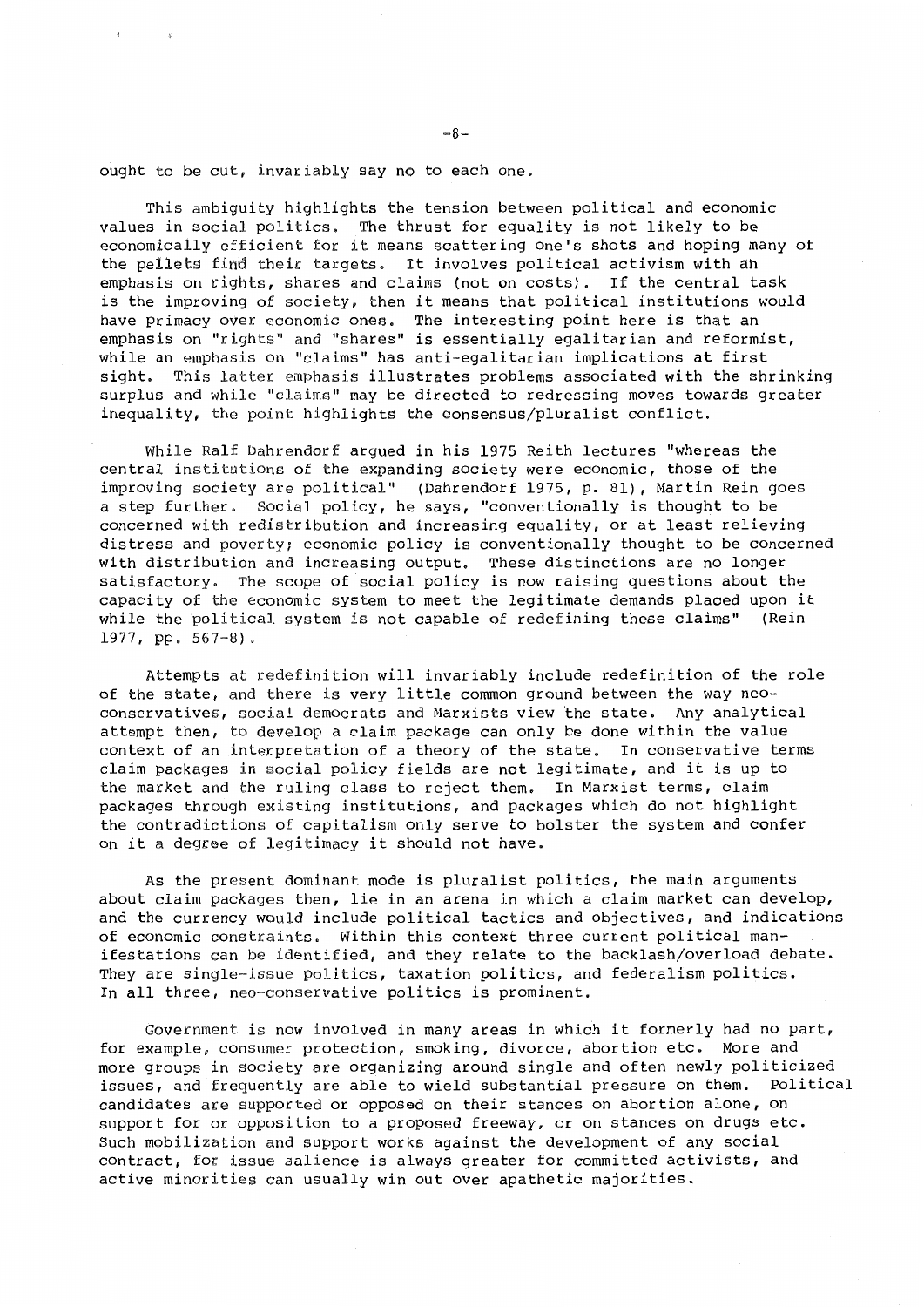Single issue politics is generally more about constraint than innovation, and consequently provides opportune crusades for neo-conservative activists. Every issue becomes a political issue into which government is dragged, and this contributes to both backlash and overload.

Single issue politics emerges in the calls for taxation cuts. These calls rarely include any organic vision of society and the claims, such as those evident in the debates surrounding Proposition 13 in California in 1978 were made on behalf of and relate to benefits for the more wealthy member of the community.

To the neo-conservative, progressive income tax was generally justified

''not as a means of channeling funds from the rich to the poor, but as a fair distribution of the tax burden according to the taxpayer's ability to pay. The rationale was not that after-tax income should be made more equal, but rather that there should be an equality of sacrifice among the citizenry in meeting the revenue needs of government (Plattner, 1979, p. 29)

| Annual Taxable<br>Income | Percentage Retained After Income Tax,<br>June 30, 1979 |  |  |  |  |  |
|--------------------------|--------------------------------------------------------|--|--|--|--|--|
| 5000                     | 92.6                                                   |  |  |  |  |  |
| 8000                     | 82.0                                                   |  |  |  |  |  |
| 12000                    | 77.3                                                   |  |  |  |  |  |
| 14000                    | 75.8                                                   |  |  |  |  |  |
| 18000                    | 72.6                                                   |  |  |  |  |  |
| 22000                    | 68.0                                                   |  |  |  |  |  |
| 27000                    | 65.5                                                   |  |  |  |  |  |
| 33000                    | 63.4                                                   |  |  |  |  |  |
| 44000                    | 57.3                                                   |  |  |  |  |  |

Income taxation statistics can show many things. Australian income taxation, it can be argued is progressive as shown by the following table.

However, changes in tax rates have meant that increases between 1977 and 1979 have been borne least by high income earners.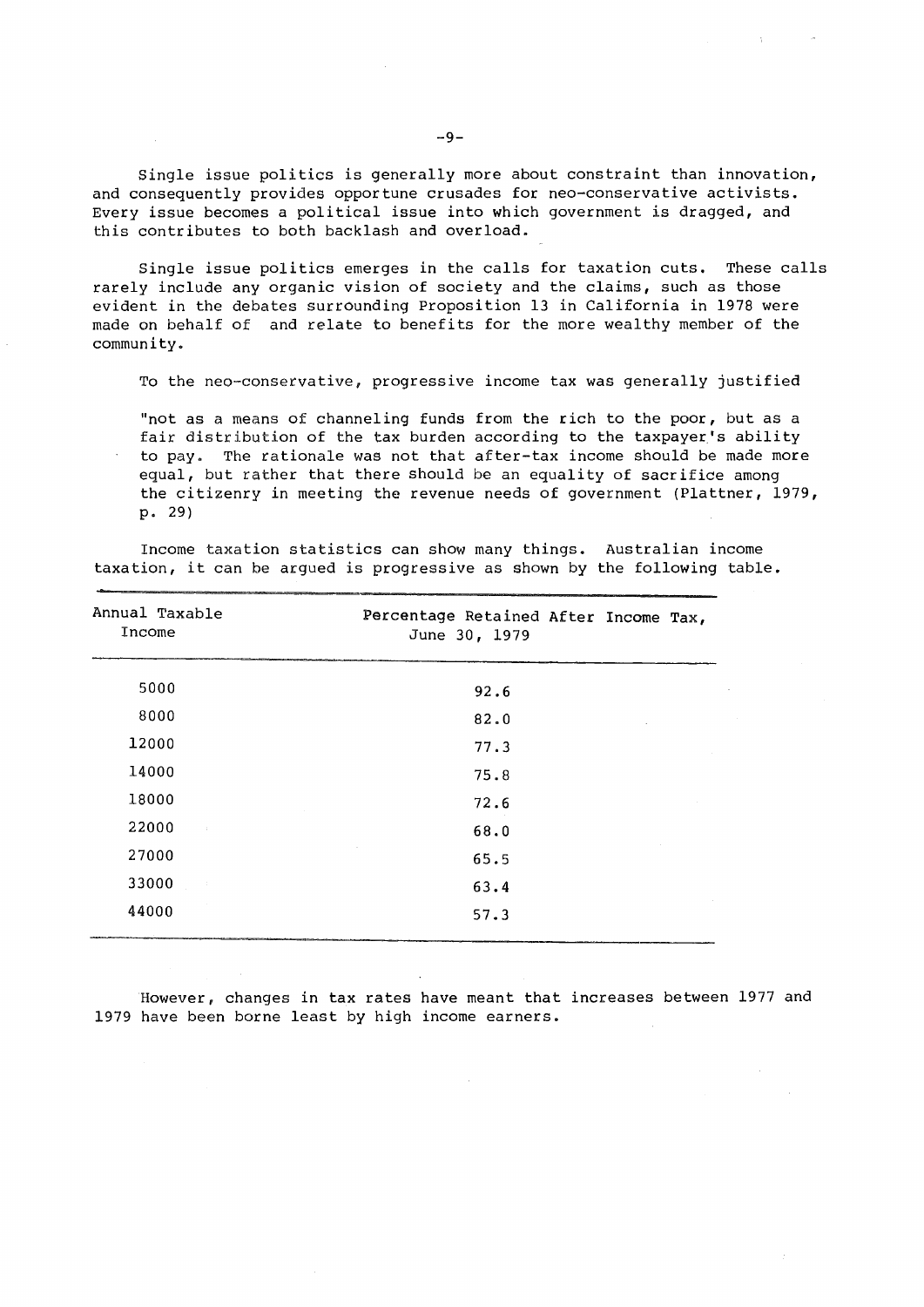|                                    |  |                         |  |  |  |  |   |   |                          | Taxpayer without dependent spouse |                      | Tax payable with dependent spouse |                       |                      |  |
|------------------------------------|--|-------------------------|--|--|--|--|---|---|--------------------------|-----------------------------------|----------------------|-----------------------------------|-----------------------|----------------------|--|
| Income at<br>December quarter 1977 |  |                         |  |  |  |  |   |   | December<br>quarter 1977 | March<br>quarter 1979             | Percentage<br>change | December<br>quarter 1977          | March<br>quarter 1979 | Percentage<br>change |  |
| S.                                 |  |                         |  |  |  |  |   |   | \$.                      |                                   |                      |                                   | \$                    |                      |  |
| 7,500                              |  |                         |  |  |  |  |   |   | 1.272                    | 1.473                             | 15.8                 | 717                               | 876                   | 22.1                 |  |
| 9,000                              |  | $\cdot$ $\cdot$ $\cdot$ |  |  |  |  |   |   | 1.797                    | 2.036                             | 13.3                 | 1.242                             | 1.439                 | 15.9                 |  |
| 10,000                             |  | .                       |  |  |  |  | . |   | 2.147                    | 2.412                             | 12.3                 | 1.592                             | 1.815                 | 14.0                 |  |
| 11,000                             |  | $\cdot$ $\cdot$ $\cdot$ |  |  |  |  |   | . | 2.497                    | 2.788                             | 11.7                 | 1.942                             | 2.191                 | 12.8                 |  |
| 12,000                             |  | $\cdot$ $\cdot$ $\cdot$ |  |  |  |  |   | . | 2.847                    | 3.164                             | I I. 1               | 2.292                             | 2.567                 | 12.0                 |  |
| 13,500                             |  |                         |  |  |  |  |   | . | 3.469                    | 3.727                             | 7.4                  | 2.914                             | 3.130                 | 7.4                  |  |
| 15,000                             |  |                         |  |  |  |  |   | . | 4.144                    | 4.296                             | 3.7                  | 3.589                             | 3.699                 | 3.1                  |  |
| 17,500                             |  |                         |  |  |  |  |   | . | 5.269                    | 5.569                             | 5.7                  | 4.714                             | 4.972                 | 5.5                  |  |
| 20,000                             |  | $\cdots$                |  |  |  |  |   | . | 6.514                    | 6.889                             | 5.7                  | 5.959                             | 6.291                 | 5.6                  |  |
| 25,000                             |  | $\cdot$ $\cdot$ $\cdot$ |  |  |  |  |   |   | 9.264                    | 9.528                             | 2.9                  | 8.709                             | 8.931                 | 2.5                  |  |
| 30,000                             |  |                         |  |  |  |  |   |   | 12.261                   | 12.168                            | 0.8                  | 11.706                            | 11.570                | $-1.2$               |  |
| 35,000                             |  |                         |  |  |  |  |   |   | 15.445                   | 15,485                            | 0.3                  | 14,900                            | 14,888                | $\cdot$ $\cdot$      |  |

( 1 his table shows tax payable in December quarter 1977 and March quarter 1979 for taxpayers at different levels of income, assuming that each taxpayers income increases in line with average weekly male carnings over that period (9.5 per  $cent$ );  $$ per annum, per cent)$ 

# Source: Table prepared by Institute of Applied Economic and Social Research, University of Melbourne, and reproduced from Parliamentary Debates, House of Representatives, May 31, 1979, p. 2745.

These tables indicate different interpretations of the equity of the income tax system. By O,E.C,D. standards Australia is not a high tax nation. Nevertheless the issue of the appropriate tax levels is far from resolved, and in reflecting assessments of legitimacy of claims, demonstrates the political rather than economic nature of the issue.

One of the most contentious issues in social politics relates to determining the most appropriate level of government intervention. Can problems best be solved by federal, state or local government? The neo-conservative thrust has been to argue for as great a devolution as possible, which ensures local responsiveness, and consequent limits on the growth of federal government. Whether this is the most effective strategy depends again on assessment of the problem at stake and assessment of the proper role of government.

It has been argued elsewhere that if the role of the public sector is a residual, ameliorist activity, then a highly decentralized and greatly diffuse federalism is in order. This view is consistent with placing individualism above collectivism, and assumes that social problems can be solved community by community. If however, the major issues are seen as income distribution, income maintenance, national employment and manpower policies, national economic policy making, then Federal government ought to be the appropriate actor (Graycar, 1977, and 1979, Chap. 4).

In the early 1970's the U.S.A. embarked on a programme of revenue sharing, and in the late 1970's Australian embarked on "Fraser Federalism", with similar value underpinnings. The major welfare argument against these trends is that money would not necessarily go where it was most needed.

In the devolution argument, Amitai Etzioni cites evidence which suggests that local government is less suited than federal government to pursue reformist goals. In the U.S., state and local government have generally been found to be less accountable to the electorate as a whole, more subject to the influence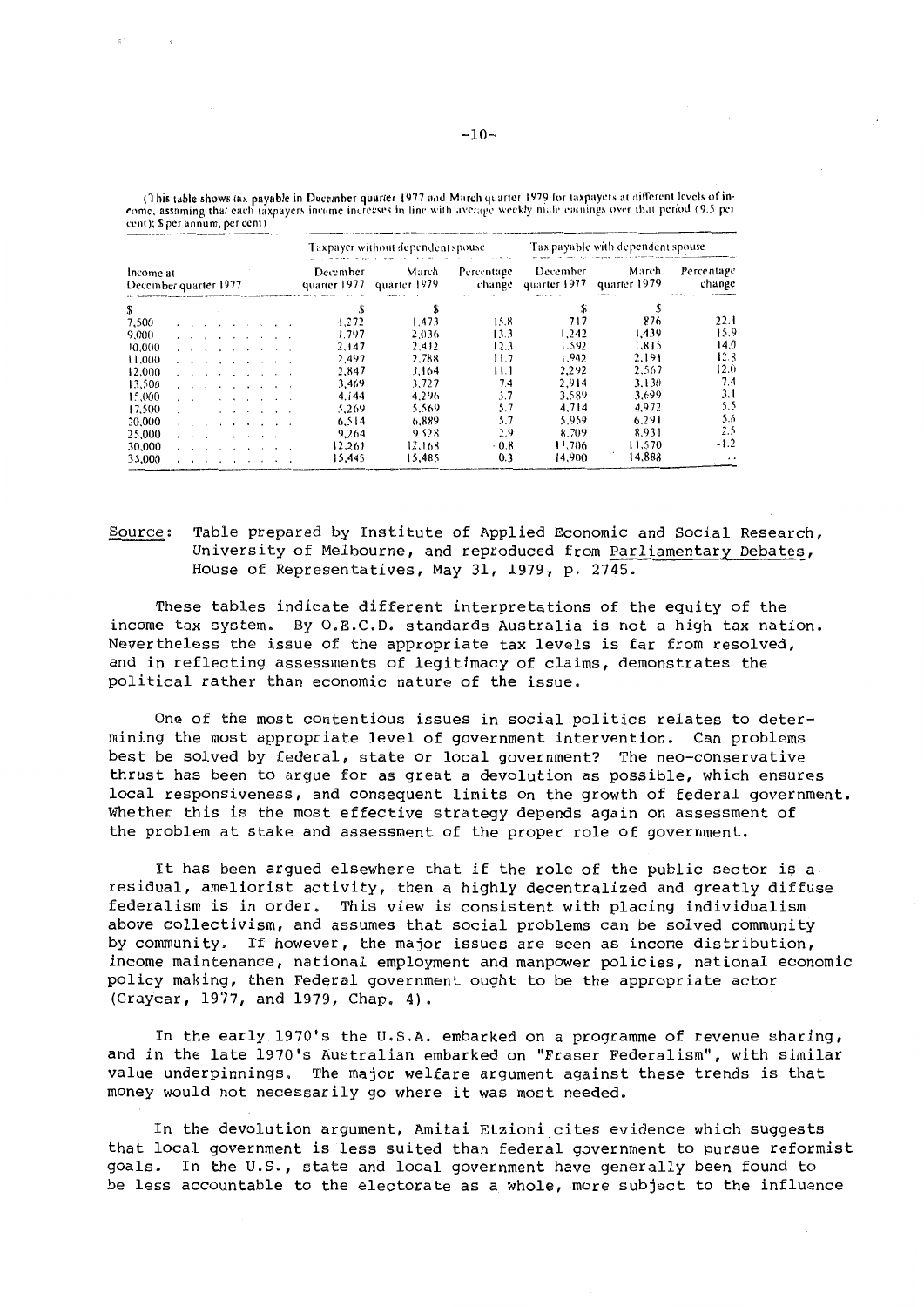of lobbies, the personal influence of cronyism, and outright corruption. Furthermore, Etzioni claims that the reform-minded electorate tends to be concentrated in the relatively few large urban centres. While this may not persuade neo-conservatives, comparisons show federal agencies, while far from free of deficiencies, are more cost-effective, more professional, less corrupt and less open to partisanship and nepotism (Etzioni, 1977/8, p. 622-4).

Dilys Hill argues the same point, but from a social justice perspective, claiming that whatever the case for decentralization of other government activities, welfare ought to be centralized.

"when the beneficiaries are the 'deserving' poor then society feels little need to control them, and the administration of services is routine and federal. But society still believes that the 'undeserving' poor do have to be controlled and regulated. The administration of services for the 'undeserving' poor have remained, therefore, highly discretionary and have been delegated from the federal government and Congress to the control of the States and the localities. The undeserving were seen as socially deviant; and controlling deviant behaviour has historically been a State and Local function" (Hill, 1978, p. 108-9)

Greater reliance on federal government, while bringing forth backlash and suggestions of overload, can be argued to be more effective and more socially just.

Issues relating to adjudication among claims are more political than economic, and single issue politics, calls for tax cuts, and devolution of political power militate against the development of a social contract and a visionary social policy. The main issue to be resolved is what trade-off.ought there to be between equality and efficiency (Okun, 1975), but this is invariably lost in the political ambiguity that encases social welfare.

### Administrative Perspective

In the equality/efficiency trade-off neo-conservatives naturally favour the latter, for attempts to expand the former, they claim, increase overload. Administrative problems have long bedevilled innovation in public policy, and the neo-conservative solution lies not only in developing better policy techniques, but in pressuring government to take on fewer programmes and thus ease the administrative burden. The current crisis, as they see it, has come from overestimating our resources, capacities, and planning and implementation skills,while our demands have escalated out of control.

Actors at all points on the political spectrum can benefit from better policy techniques. "Policy sciences" techniques are consistent with a view that planning is a "top-down" activity, and the techniques form the "scientific" leg of the three legged stool of social policy - values, political structures and techniques. Advances in policy sciences, which Dror sees as providing heuristic aid to better policy making and "an approach and methodology for design and identification of preferable alternatives in respect to complex policy issues" (Dror, 1971, p. 3) contain problems for those who fear that excessive technocracy de-humanises the social policy processes. There are also problems for those who see advances in policy sciences as fostering greater reliance on expertise.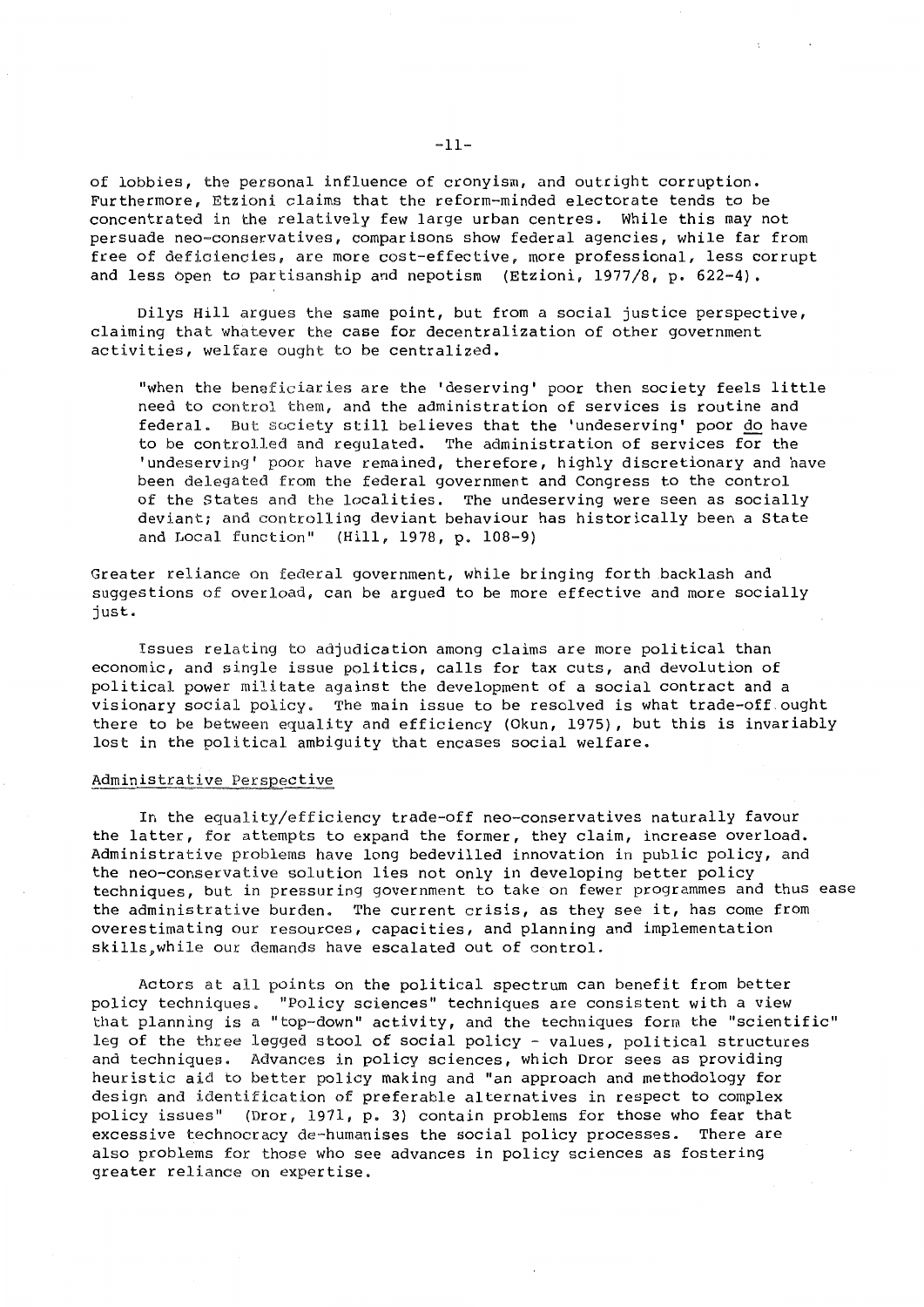The problem arises in that experts end up possessing skills far above and beyond the comprehension of elected officials. Ideally the technocratic expert relies on rationality as the main criterion in decision making and pretends that decisions made are "above politics'', and based on merit alone. The proliferation of techniques such as systems theory, planning programming and budgeting systems, cost benefit analysis, management by objectives etc. are attempts to bring greater rationality to decision making.

Excessive reliance on experts rather than on elected officials is viewed with distaste, particularly by neo-conservatives, but it is not a new phenomenon. Writing in the 1890's, Sidney and Beatrice Webb said

"already a large amount of our legislation is made in the form of 'rules' as 'orders' by executive departments ... and only nominally laid before Parliament ... It is probable that the increasing incapacity of the House of Commons to cope with its work will lead to a silent extension of this practise" (Webb, 1898, p. 800).

Overload is an important feature of the administrative perspective. In a 1976 television debate entitled "Why is Britain becoming harder to govern" Professor Anthony King spoke of overload, and saw the fault in government being held responsible for more than ever before, and that it has "come to be regarded as a sort of unlimited liability insurance company, in the business of insuring all persons at all times against every conceivable risk" (King, 1976, p. 12)

He went on to point out that among the reasons for the "crisis" were a lack of ability and techniques to achieve complex goals; a lack of resources - or at least claim overload on present resources; and an enormous increase in dependency relationships which government has fostered. This has been accompanied by his belief that "men understand less, and realise that they understand less, now than twenty years ago ... Politicians used to decide, or at least believe that they were deciding. In the 1970's they merely grope" (King,1976, p. 24-5)

There are, of course, different approaches to trying to solve the administrative overload problem. Etzioni (1977/8, pp. 626-9) argues for more policy directed knowledge, better theory and greater use of experimentation. King concludes that academics who, in the past have been concerned to improve the performance of government, might now turn their attention to exploring how the number of tasks that government has come to be expected to perform, can be reduced.

## Avenues for Further Exploration

Just as Milton Friedman says it is obvious that there is no such thing as a free lunch, it is equally obvious that there is no single or simple solution *to* the dilemmas facing the Welfare State. In glib terms the choice we are faced with seems to be between trying to reduce the load the vehicle is carrying or trying to redesign the vehicle. If the vehicle is to be redesigned, improvements (in technocratic and administrative skills) will need at the very least, a responsive political base and a greater social consensus.

Etzioni's work on societal guidahce (1968 and 1976) contains suggestions for consensus building and greater, and more humane social awareness. This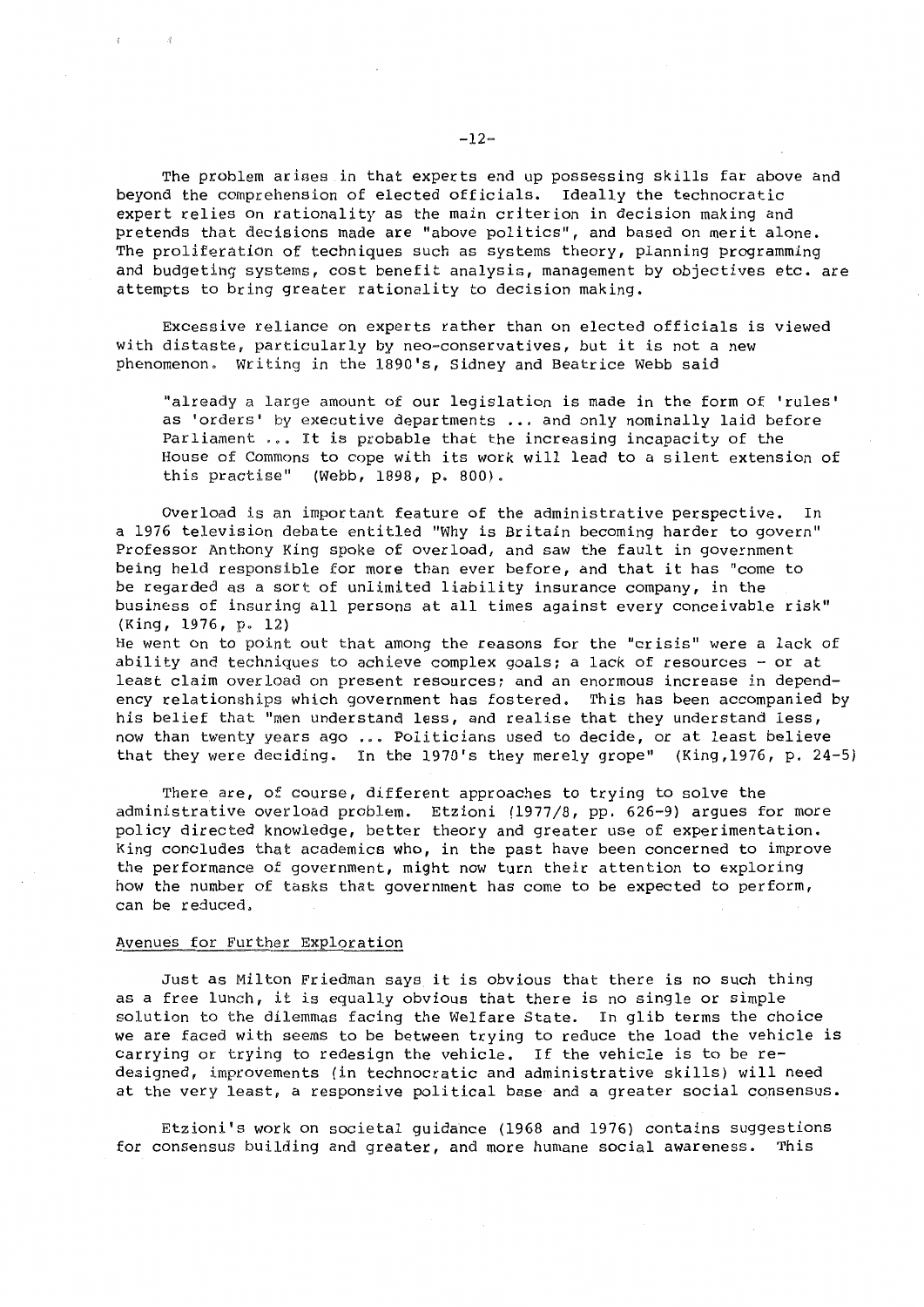is one of the avenues that might be worth further exploration. In his 1977/8 paper he argues that the creation of greater capacities for consensus building, conflict resolution, efficient and effective administration, and the development and assimilation of policy relevant knowledge is very much dependent on the societal self-image we hold, and in particular on the role of intellectual and political leaders in shaping that self-image. If the pessimistic selfimage propounded by the nee-conservatives is accepted, then the battle for social change is lost.

We must clearly be aware of the demographic, economic and political futures in store for the Welfare State (Graycar 1979, Chap. 9) and build scenarios *to*  account for contingencies.

To do so requires analysis of neo-capitalism, as well as the range of responses to "welfare crisis" situations. On the first count, Encel writes that the internal contradictions of nee-capitalism are such that no government, conservative or social democratic, can resolve them. "We may therefore expect fairly continuous alteration of governments in the capitalist democracies as they strive to cope with inflation, unemployment, resource problems and industrial trouble" (Encel 1978, p. 166). He rejects calls by Australian Labor Party leaders for modest objectives, and sides with Hugh Stretton in hoping for an egalitarian future built on the ruins of aggressive conservative failures.

s. M. Miller argues that there are too many people who are dependent on the Welfare State for it to be abandoned at present, and that we are now at a crossroads

"The liberal, social democratic assumption has been that large-scale change in post-war economic policies is necessary and that these policies can be politically sustained within capitalism. But the continual concern with inflation, the prolonged period of deep uncertainty, the strains of international economic competition, dissatisfaction with taxation and inflation, and the mounting attacks on social expenditures make it likely that the Keynes-Beveridge approach, if it survives, will be severely modified or will encounter many more difficulties than in the postwar period" (Miller, 1978, p. 11)

Miller sees what he calls a period of recapitalization, a growth in the strength and legitimacy of market forces. This will make enormous in-roads on the well-being of many. Thus, those concerned about the poor, the discriminated against, and the quality of life, must construct an alternative vision and strategy for dealing more effectively with the strains caused by backlash. He does not, unfortunately spell out his alternative vision and strategy, and it is the neo-conservative writers who have the easier task in arguing that we have reached our extractive limits.

Rein and Heclo (1973, p. 61-2) argue that while the American (and Australian?) welfare system is a mess, the so-called welfare crisis is not distinctively American. What is distinctive, they argue, is the response to it; and the way the "problem" is posed, it is insoluble, and what therefore is needed is a redefinition of the problem.

It may sound like a cop-out to say that the issues need re-definition, but at this stage this seems the most appropriate course - to stand back and examine,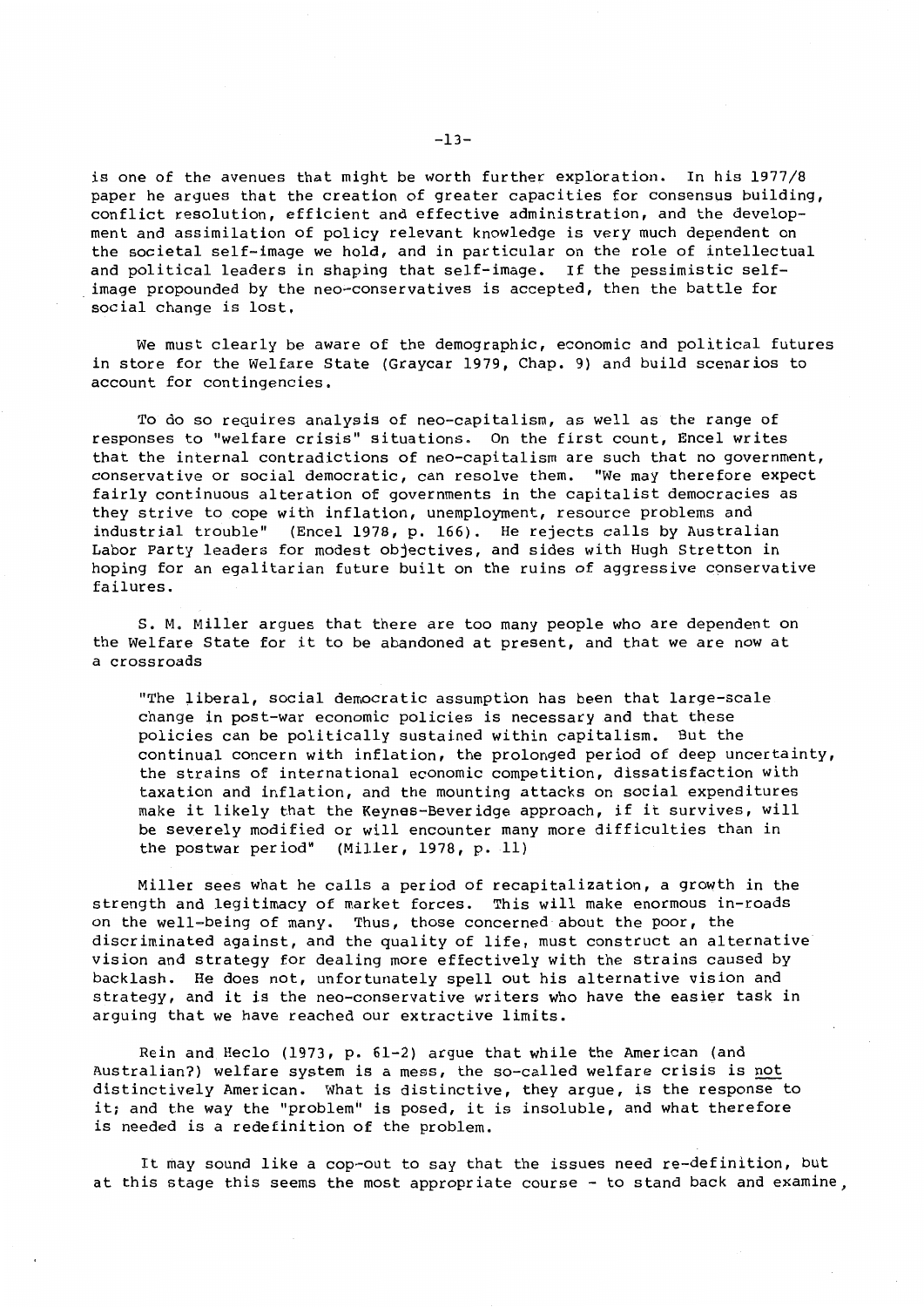develop theory, obtain better knowledge and write scenarios about the tradeoffs; to try to get governments and others to make explicit their value stances about eligibility, exclusion, rights and obligations; to re-examine the potential for the market and pluralist politics to deliver equitable shares of our society's resources; to examine harmonization of conflicting and ambiguous policies both within, and across policy boundaries; and to make explicit positions relating to legitimacy and claims in welfare politics.

In the last decade we demonstrated that we have the knowledge and skills to land a man on the moon, but we have not demonstrated that we have the knowledge and skills to eliminate poverty and deal effectively with human problems. Will we ever be able to do this?

P.S. Perhaps an appropriate postscript to all papers of this nature might read "This paper was written before the latest OPEC price rise."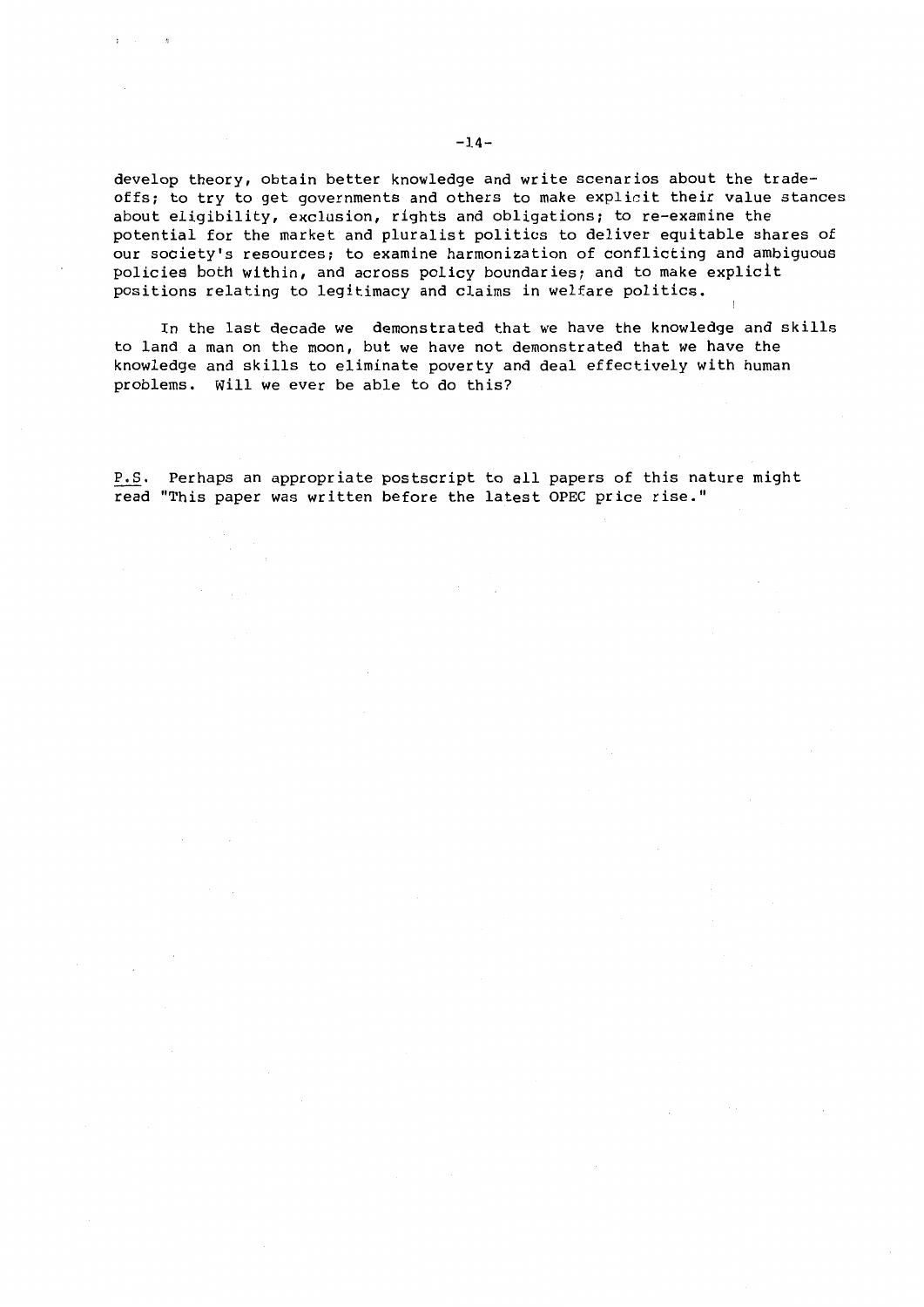### References

ANNUNZIATA, F. (1976) The new left and the welfare state: the rejection of American Liberalism, Southern Quarterly, 15(1), 33-56. BELL, D. (1975) The revolution of rising entitlements, Fortune, April, 98-103, 182, 185. BROWNING, E. K. (1976) How much more equality can we afford?, Public Interest, 43, 90-110. DAHRENDORF, R. (1975) The New Liberty: Survival and Justice in a Changing World, London: Routledge and Kegan Paul. DONNISON, D. (1979) Social policy since Titmuss, Journal of Social Policy, 8(2), 145-156. DROR, Y. (1971) Ventures in Policy Sciences, New York: Elsevier ENCEL, S, (1978) Capitalism, the middle classes and the welfare state in E. L. Wheelwright and K. Buckley (eds), Essays in the Political Economy of Australian Capitalism. Volume Two, Sydney: A.N.Z. Books, 148-168. ETZIONI, A. (1968) The Active Society, New York: Free Press. ETZIONI, A. (1976) Social Problems, Englewood Cliffs, N.J.: Prentice Hall. ETZIONI, A. (1977/8) Societal overload: sources components, and corrections, Political Science Quarterly, 52(4), 607-631. FIELD, F. (1974) Unequal Britain, London: Arrow Books FRIEDMAN, B, L. & HAUSMAN, L. J. (1977) Welfare in retreat, Public Policy, 24(1), 25-48. GALPER, J, (1978) Social welfare in capitalist society: a socialist analysis, Catalyst,  $1(1)$ ,  $6-24$ . GLAZER, N. (1971) The limits of social policy, Commentary, 52(3), 51-58. GRAYCAR, A. (1977) Federalism and social welfare in D. Jaensch (ed), The Politics of 'New Federalism' Adelaide: A.P,S.A., 150-160 [Special issue of Politics vol. 12, no. 2] GRAYCAR, A, (1979) Welfare Politics in Australia: A Study in Policy Analysis, Melbourne: Macmillan ·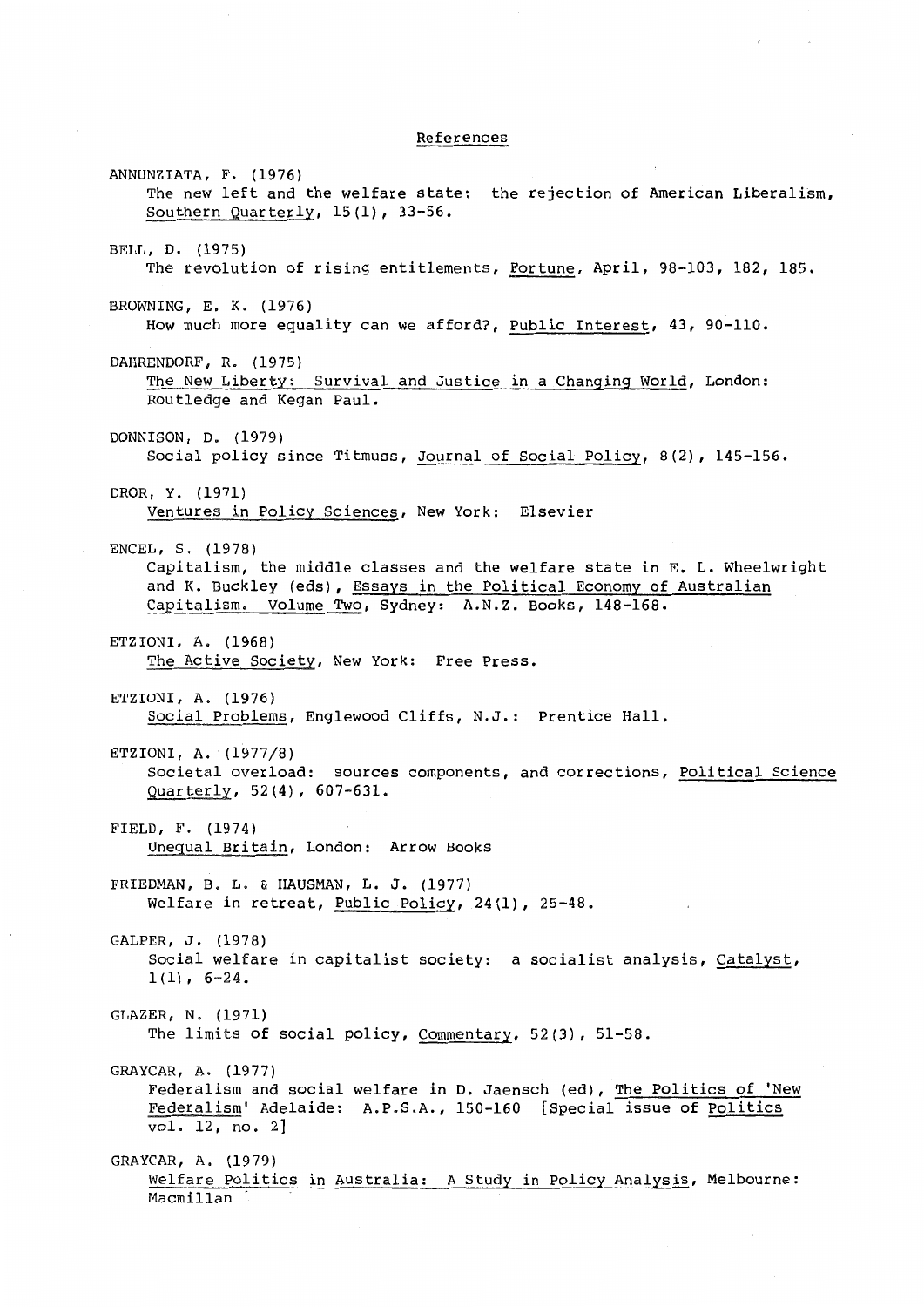HILL, D. (1978) Political ambiguity and policy: the case of welfare, Social and Economic Administration, 12(2), 89-119. KING, A. (1976) The problem of overload in A. King (ed), Why is Britain Becoming Harder to Govern? London: B.B.C., 8-30. KRISTOL, I. (1974) Taxes, poverty and equality, Public Interest, 37, 3-28. LILLEY, W. & MILLER, J.C. (1977) The new 'social regulation', Public Interest, 47, 49-61. MARSHALL, T. H. (1965) Class, Citizenship and Social Development, New York: Anchor Books. MILLER, S. M. (1978) The recapitalization of capitalism, Social Policy, 9(3), 5-13. O.E.C.D. (1978) The rise in public expenditure, O.E.C.D. Observer, no. 92, May, 8-14. OKUN, A. M. (1975) Equality and Efficiency: The Big Trade-Off, Washington D.C.: Brookings. PIVEN, F. F. & CLOWARD, R, A. (1971) Regulating the Poor: The Functions of Public Welfare, New York: Vintage Books. PLATTNER, M. F. (1979) The welfare state vs. the redistributive state, Public Interest, 55, 28-48. RASKALL, P. (1978) Economic equality in Australia: the great Australian fantasy? in A.C.O.S.S. Chance or Choice, background papers to 1978 A.C.O.S.S. Conference, 47-60. REIN, M. (1977) Equality and social policy, Social Service Review, 51(4), 565-587. REIN, M. & HECLO, H. (1973) What welfare crisis? - a comparison among the United States, Britain and Sweden, Public Interest, 33, 61-83. ST. JOHN-STEVAS, N. (1976) The disappearing consensus in A. King (ed), Why is Britain Becoming Harder to Govern? London: B.B.C., 58-73. STRETTON, H, (1976) Capitalism, Socialism and the Environment, Cambridge: Cambridge University Press. WEBB, S. & B. (1898) Industrial Democracy, London: The Authors. WILDAVSKY, A. (1977) Doing better and feeling worse: the political pathology of health policy, Daedalus, 106(1), 105-122.

 $\mathbf{r}=\mathbf{s}=\mathbf{r}^{\mathrm{b}}-\mathbf{r}^{\mathrm{b}}$